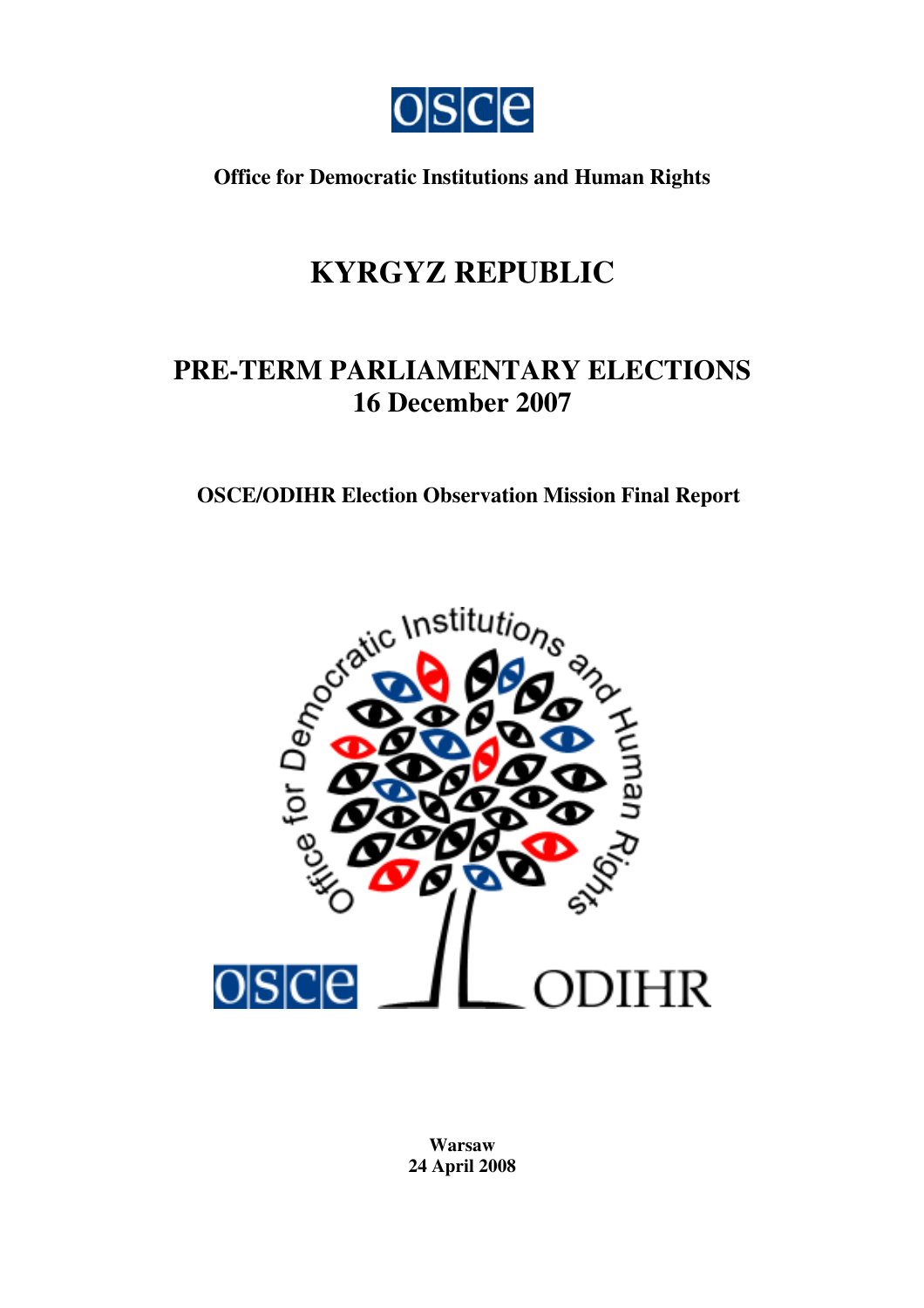## **TABLE OF CONTENTS**

| I.              |                                                                        |  |
|-----------------|------------------------------------------------------------------------|--|
| Н.              |                                                                        |  |
| III.            |                                                                        |  |
| IV.             |                                                                        |  |
| V.              |                                                                        |  |
| VI.             |                                                                        |  |
|                 |                                                                        |  |
|                 |                                                                        |  |
| A.<br><b>B.</b> |                                                                        |  |
|                 |                                                                        |  |
| A.              |                                                                        |  |
| В.              |                                                                        |  |
| $\mathbf{C}$ .  |                                                                        |  |
| X.              |                                                                        |  |
| XI.             |                                                                        |  |
|                 |                                                                        |  |
|                 |                                                                        |  |
|                 |                                                                        |  |
| A.              |                                                                        |  |
| В.              |                                                                        |  |
| $\mathbf{C}$    |                                                                        |  |
|                 | XV. ANNOUNCEMENT OF ELECTION RESULTS AND POST-ELECTION DEVELOPMENTS 20 |  |
|                 |                                                                        |  |
| A.              |                                                                        |  |
| В.              |                                                                        |  |
| $\mathbf{C}$ .  |                                                                        |  |
| D.              |                                                                        |  |
| Е.              |                                                                        |  |
| F.              |                                                                        |  |
| G.              |                                                                        |  |
| Н.              |                                                                        |  |
| Ι.<br>J.        |                                                                        |  |
|                 |                                                                        |  |
|                 |                                                                        |  |
|                 |                                                                        |  |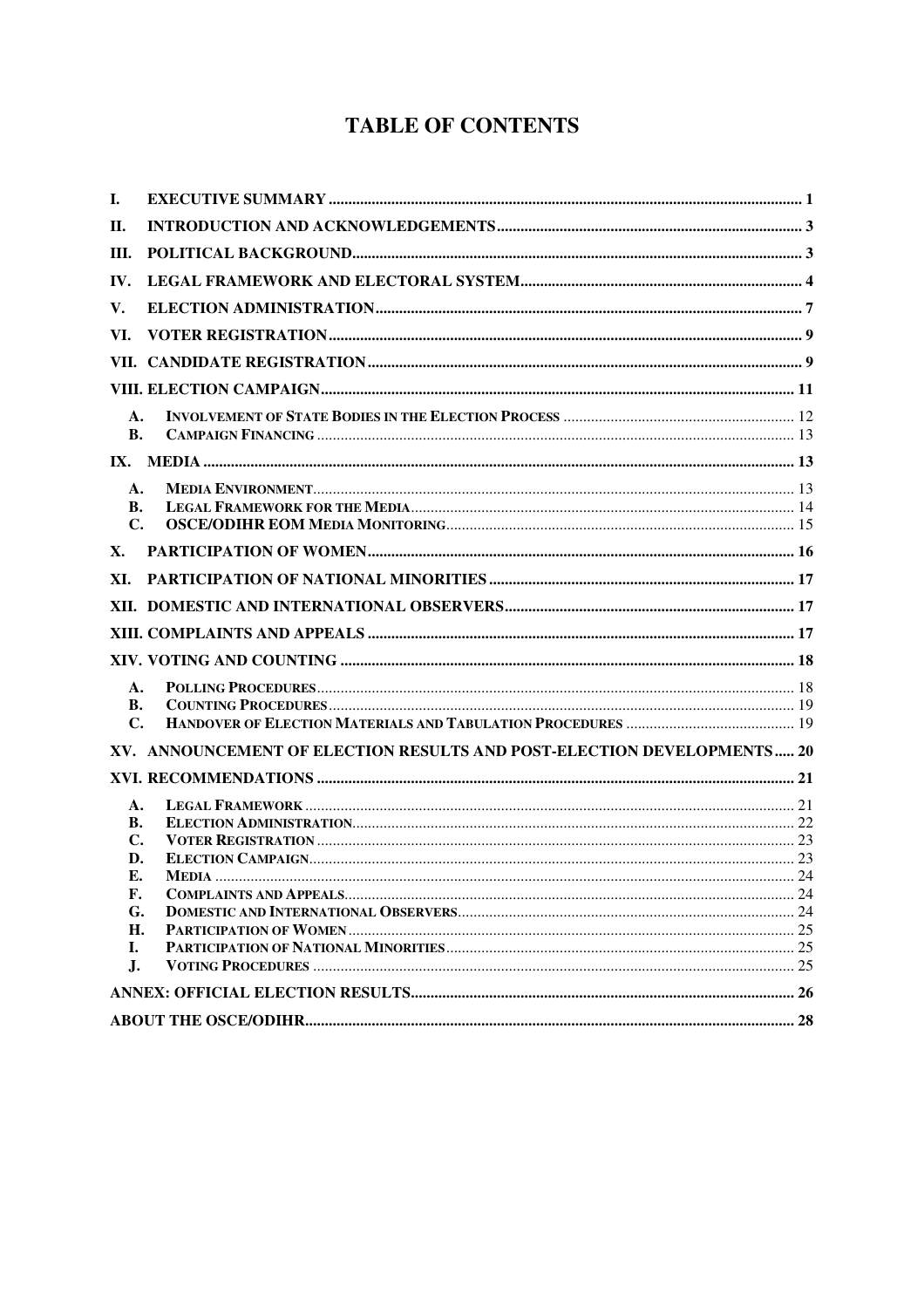#### **KYRGYZ REPUBLIC PRE-TERM PARLIAMENTARY ELECTIONS 16 December 2007**

#### **OSCE/ODIHR Election Observation Mission Final Report**

#### **I. EXECUTIVE SUMMARY**

Following an invitation from the Ministry of Foreign Affairs of the Kyrgyz Republic to observe the 16 December 2007 pre-term parliamentary elections, the OSCE Office for Democratic Institutions and Human Rights (OSCE/ODIHR) deployed an Election Observation Mission (EOM) on 21 November 2007. The OSCE/ODIHR assessed the election process for compliance with OSCE commitments and domestic legislation. For election day observation, the OSCE/ODIHR joined efforts with the OSCE Parliamentary Assembly (OSCE PA) observer delegation.

In their Statement of Preliminary Findings and Conclusions, the OSCE/ODIHR and the OSCE PA concluded that the 16 December pre-term parliamentary elections failed to meet a number of OSCE commitments, despite respecting some that underscore existing pluralism. The elections were a missed opportunity, falling short of public expectations for the further consolidation of the democratic election process in Kyrgyzstan. Further efforts and political will are necessary to underpin the progress which was evident during the 2005 presidential election.

The elections to the *Jogorku Kenesh* (Parliament) were held under a new election system with 90 deputies elected for five-year terms. Mandates were allocated according to a proportional representation system with closed party lists in a single nationwide constituency. The new system included unusual provisions for translating votes into parliamentary seats; parties were required to pass two separate thresholds, determined as percentages of all registered voters. The authorities contended that the new system was designed to stabilize the country.

The first threshold required parties to get five per cent of votes of registered voters nationwide. The second threshold required parties to surpass a 0.5 per cent threshold of all registered voters in each of the country's seven regions and in the cities of Bishkek and Osh. The Central Election Commission (CEC) initially determined this second threshold to be calculated against all registered voters nationwide. A protracted appeal process followed, and a final decision of the Supreme Court was issued only after election day on 18 December. The decision overturned the CEC resolution on calculating the 0.5 per cent threshold. In a nontransparent adjustment, the 0.5 per cent was then calculated by the CEC against the number of registered voters in each respective region. This created uncertainty, and the rules for allocation of parliamentary seats compromise the objective of proportional representation.

The election campaign took place in a generally calm environment. Voters had a choice of 12 political parties, but candidate list registration procedures were unequally applied. Political parties appeared to experience difficulties in organizing their campaigns in the short timeframe. Misuse of administrative resources in favour of the *Ak Jol* party, and frequent allegations of intimidation of voters, did not contribute to equitable campaign conditions.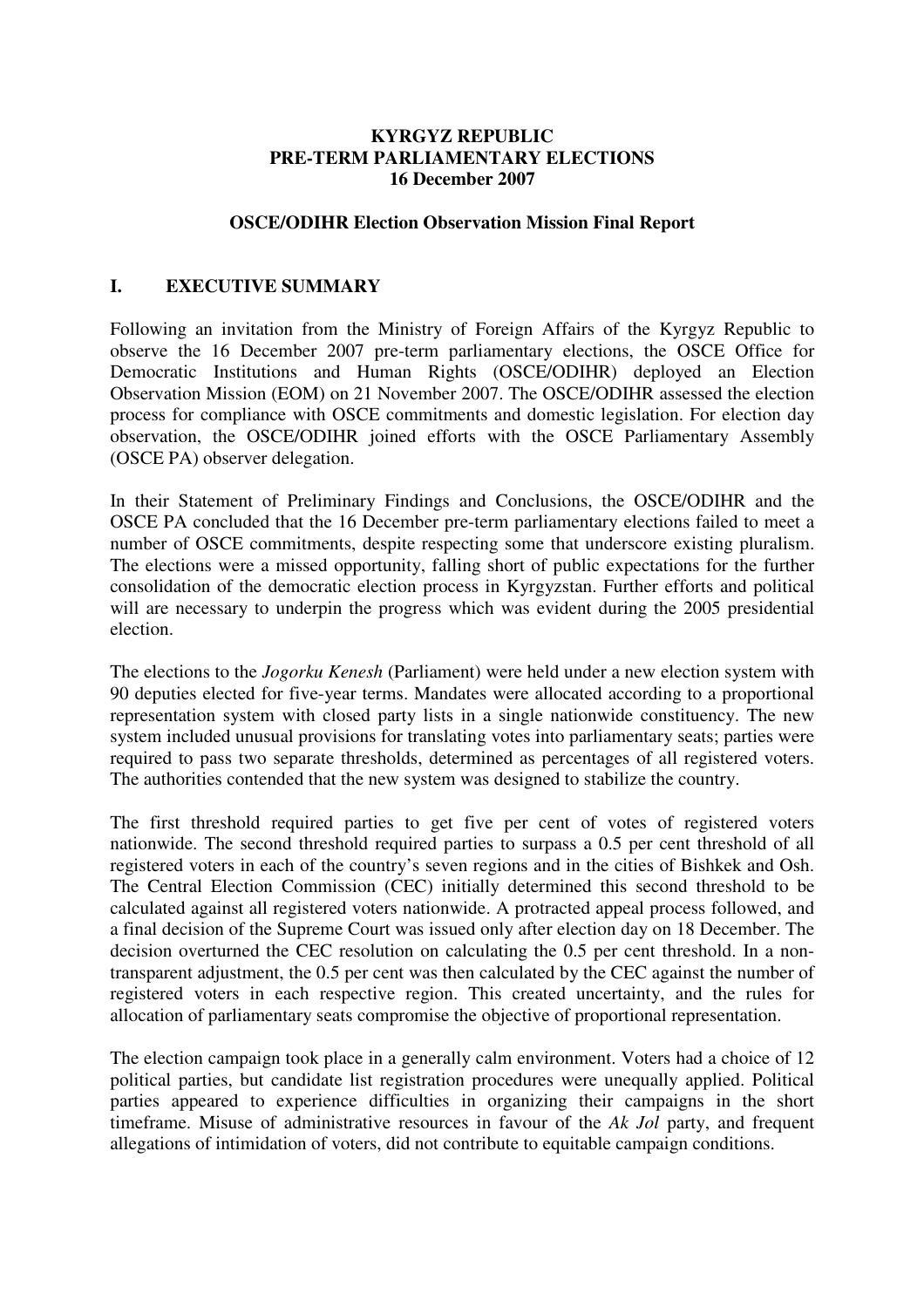Freedom of assembly was generally respected, but limitations were introduced in the capital by a decision of the Bishkek City Council. In addition, legal actions taken against specific parties contributed to a failure to fully uphold a pluralistic election environment.

Implementation of legal provisions and court decisions (including on candidate registration) ran contrary to rule of law principles in Paragraph 2 of the 1990 OSCE Copenhagen Document, which states that the rule of law "does not mean merely a formal legality" but justice "guaranteed by institutions providing a framework for its fullest expression".

The media failed to provide adequate information for voters to make an informed choice. State television and radio (KTR) did not meet its obligation to inform the public about election contestants. While respecting legal provisions for free equal airtime, it provided only limited coverage, amounting to some 25 minutes for each party. This coverage was aired after 23:00 hours and only on 7 out of the 19 days of the official campaign. Parties faced difficulties purchasing paid airtime; some court challenges resulted in late and limited redress.

Key legislation regulating the parliamentary elections includes the Constitution and the Election Code (EC). Both were adopted by referendum on 21 October 2007. The election code contains inconsistencies and unclear provisions, and fails to address a number of past OSCE/ODIHR recommendations. Some previously indicated shortcomings have lost relevance due to changes in the electoral system; new provisions have compounded others.

While the CEC conducted its work in a generally open manner, transparency was an issue; closed meetings became more frequent as election day approached, on election day itself and afterwards. Open sessions were attended by representatives of the media, political parties and domestic and international observers. A number of parties expressed a low level of confidence in the work of the CEC. The CEC generally met legal deadlines. The uniformity of voter list compilation, however, continued to be a concern, as was their accuracy.

Although courts generally heard complaints and appeals within the legally prescribed deadlines, it appeared that some decisions may have been politically motivated. The complaints and appeals process lacked uniformity and consistency, as previously noted. The CEC received a number of complaints from election stakeholders, but failed to review any of these in open sessions during the course of the OSCE/ODIHR EOM.

Election day was generally calm and conducted in an overall orderly manner throughout the country. Official CEC figures provided to the OSCE/ODIHR only on 18 December show turnout at 73.86 per cent. The voting process was assessed as 'good' or 'very good' in some 91 per cent of polling stations visited, with some regional variations; in Osh city, 32 per cent of observers assessed the voting process as 'bad' or 'very bad'. The main problems observed included cases of ballot box stuffing, a high number of unauthorized persons present during voting, counting and tabulation, and inconsistent checking and application of ink as a safeguard against multiple voting.

The count showed a deterioration of the process, with some 34 per cent of observations being negative. During tabulation of polling station totals at higher level election commissions, significant problems were also noted. These included: delayed and non-transparent announcement of nationwide turnout figures and preliminary party totals by the CEC; and inconsistencies between preliminary and final totals. The CEC failed to post polling station data on its website for the duration of the OSCE/ODIHR EOM's deployment.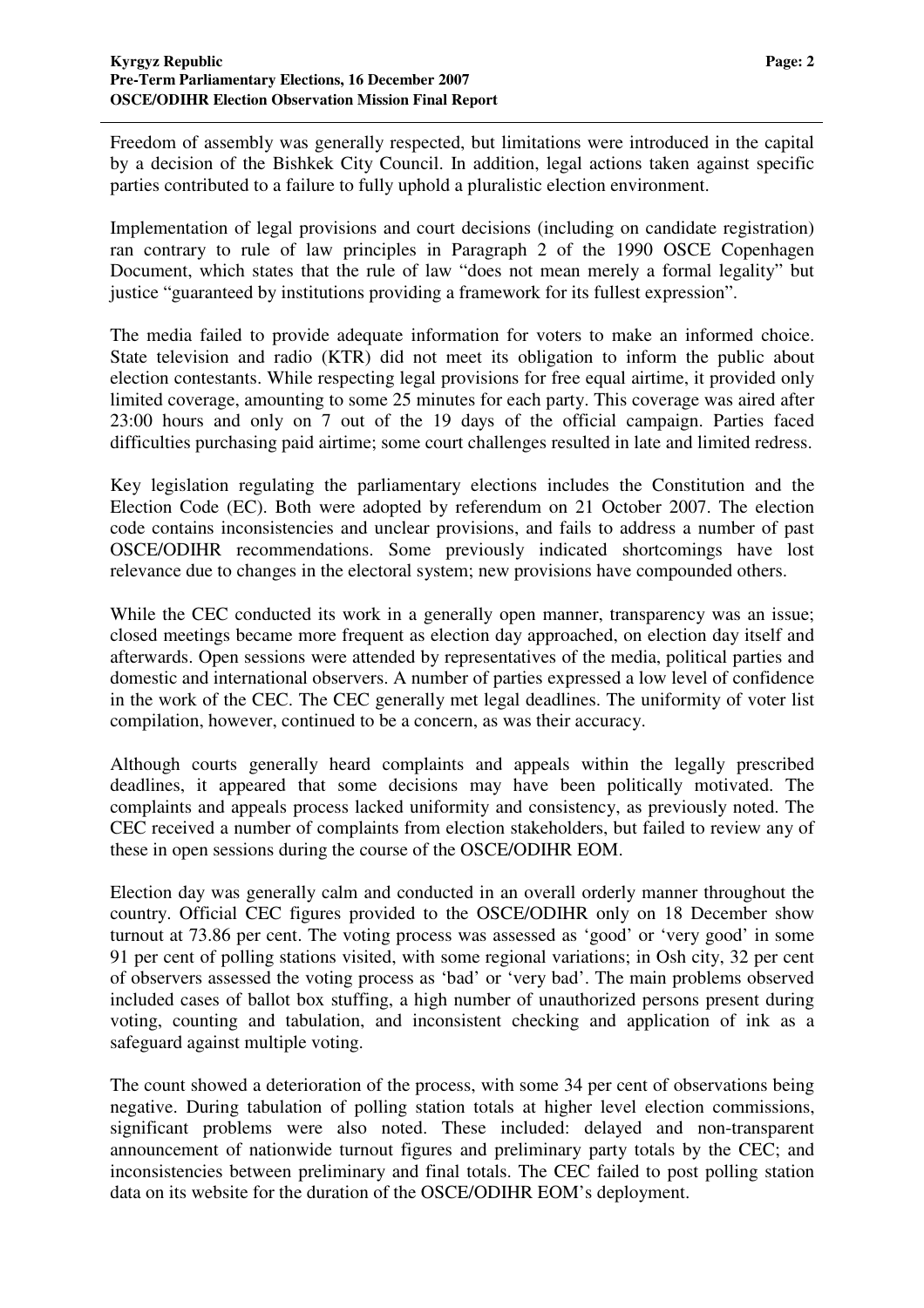The results were challenged by the *Ata Meken* party to the *Pervomayski* District Court, which upheld the respective CEC decision on 22 December. *Ata Meken* appealed this decision to the Supreme Court, which also upheld the initial ruling. The NGO *Coalition for Democracy and Civil Society* attempted to appeal results of individual polling stations to the *Pervomayski* court, but the CEC claimed that deadlines for lodging complaints had elapsed.

#### **II. INTRODUCTION AND ACKNOWLEDGEMENTS**

Following an invitation from the Ministry of Foreign Affairs of the Kyrgyz Republic to observe the 16 December 2007 pre-term parliamentary elections and the deployment of a Needs Assessment Mission<sup>1</sup>, the OSCE Office for Democratic Institutions and Human Rights (OSCE/ODIHR) established an Election Observation Mission (EOM) in the Kyrgyz Republic on 21 November 2007. It was headed by Mr. Nikolai Vulchanov and consisted of 14 experts and 20 long-term observers (LTOs) from 21 OSCE participating States, who were based in Bishkek and in all seven regions.

For election-day observation, the OSCE/ODIHR joined efforts with an observer delegation from the OSCE Parliamentary Assembly (OSCE PA). Mr. Kimmo Kiljunen, a member of the Parliament of Finland, Vice President of the OSCE PA and Head of the OSCE PA delegation, was appointed by the OSCE Chairman-in-Office as Special Co-ordinator to lead the OSCE short-term observers. On election day, some 270 observers from 38 OSCE participating States were deployed by the OSCE/ODIHR, including a 26-member delegation from the OSCE PA and 180 short-term observers seconded to OSCE/ODIHR by OSCE participating States. The EOM observers visited 836 of 2,236 polling stations and observed the work of 23 of 56 Rayon Election Commissions (RECs).

The election process was assessed for compliance with OSCE commitments and domestic legislation. This final report follows a Statement of Preliminary Findings and Conclusions released at a press conference on 17 December 2007. 2

The OSCE/ODIHR is grateful to the Ministry of Foreign Affairs, the Central Election Commission, and to political parties and civil society in Kyrgyzstan for their co-operation. The OSCE/ODIHR also wishes to express its appreciation to the OSCE Centre in Bishkek, diplomatic representations of OSCE participating States and international organizations in Kyrgyzstan for their co-operation throughout the course of the mission.

### **III. POLITICAL BACKGROUND**

The 16 December 2007 pre-term parliamentary elections were the fifth set of elections observed by the OSCE/ODIHR in Kyrgyzstan since the country's independence in 1991. The last parliamentary elections, held in February and March 2005, were assessed as having been more competitive than previous elections, but fell short of meeting OSCE commitments and other international standards for democratic elections in a number of important areas.<sup>3</sup>

1 See OSCE/ODIHR Needs Assessment Mission report:

www.osce.org/documents/odihr/2007/11/27920\_en.pdf

<sup>&</sup>lt;sup>2</sup> The Statement of Preliminary Findings and Conclusions is available at: www.osce.org/documents/odihr/2007/12/28916\_en.pdf.

<sup>&</sup>lt;sup>3</sup> The reports of previous election observation missions deployed by the OSCE/ODIHR since 2000 are available on the OSCE/ODIHR website (www.osce.org/odihr).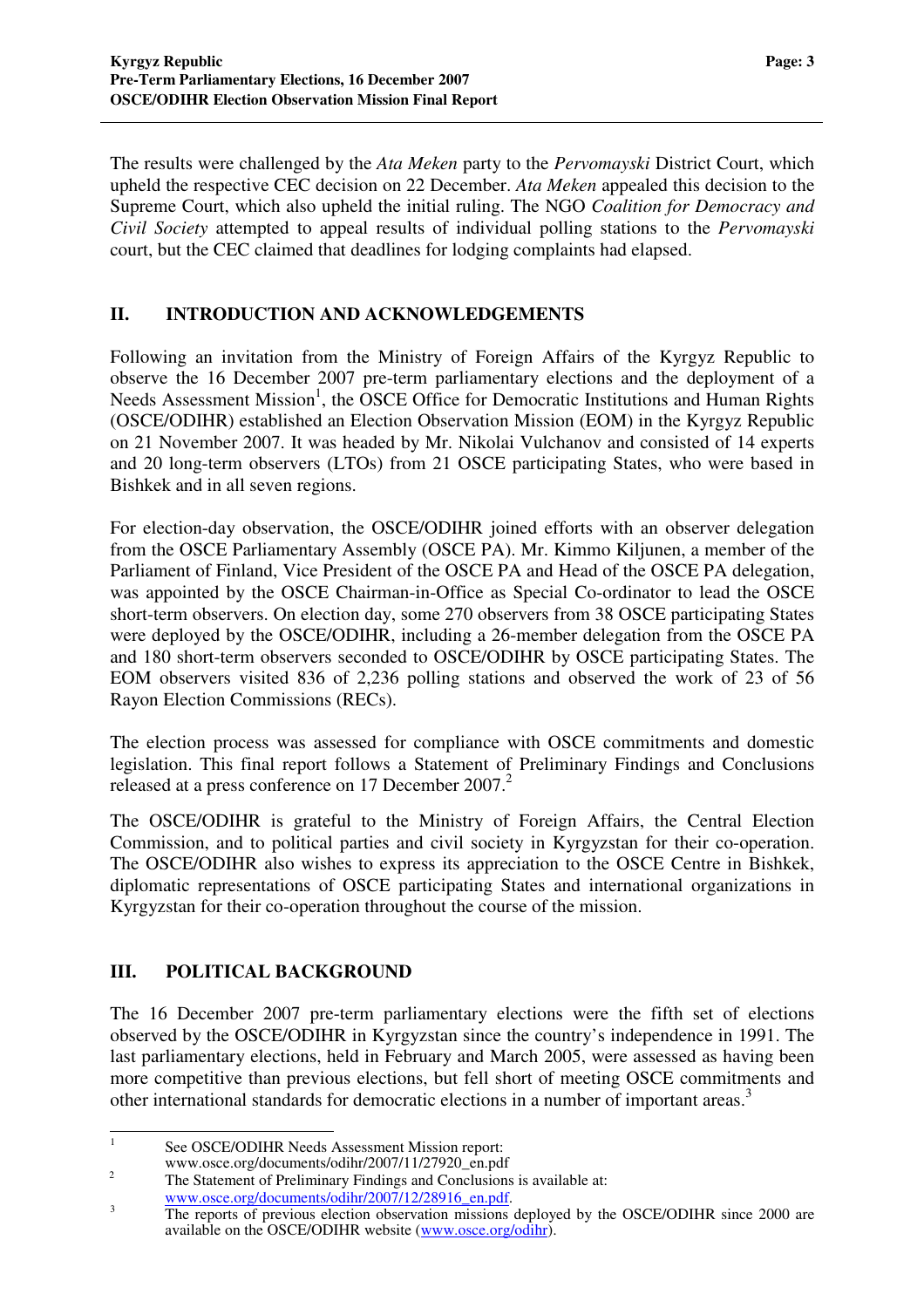Mass demonstrations had developed during the course of the 2005 parliamentary elections and led to popular unrest and the eventual ouster of President Akaev. Mr. Kurmanbek Bakiev, an opposition leader, was subsequently appointed as acting Prime Minister and President until early presidential elections in July 2005, which confirmed him as President.

Following two years of some political instability, including demonstrations in autumn 2006 and spring 2007, and significant disputes over the process of amending the 2003 Constitution and the election code, President Bakiev announced a referendum on a new Constitution and election code for 21 October 2007. While the authorities called the referendum a success, representatives of the international community expressed concern with regard to its conduct. Immediately following this referendum, President Bakiev dissolved parliament on 22 October and on 23 October called pre-term parliamentary elections for 16 December.

#### **IV. LEGAL FRAMEWORK AND ELECTORAL SYSTEM**

The main legal documents regulating parliamentary elections in the Kyrgyz Republic are the Constitution and the election code. New texts of both of these documents were adopted shortly before the elections through a referendum on 21 October 2007. The new election code contains inconsistencies and unclear provisions and fails to address a number of past recommendations made by OSCE/ODIHR. Some of the previously indicated shortcomings have lost relevance after changes to the electoral system, but others have been compounded by new provisions. Other laws that are relevant for the election process also contain problematic provisions.

For the first time in Kyrgyzstan, all 90 deputies to the unicameral parliament (*Jogorku Kenesh*) were elected on the basis of a system of proportional representation, with closed party lists, in one nationwide constituency. Deputies are to serve 5 year terms. While proportional representation is broadly used in the OSCE region, conditions set by the Kyrgyz legislation for eligibility of parties to qualify for seat allocation are unusual.

In order to qualify for seat allocation, a party had to win sufficient votes to pass two separate thresholds. The first was a five per cent national threshold, calculated against all registered voters nationwide. The second was an additional 0.5 per cent threshold that a party needed to pass in each of the seven regions (*oblasts*) and in cities of *oblast* status: Bishkek and Osh.

As the election code did not clearly specify how this second threshold should be determined, the CEC issued a resolution on 19 November that the 0.5 per cent threshold would also be calculated against all registered voters nationwide. However, this CEC resolution was overturned by the Supreme Court on 18 December; two days after election day, but before the announcement of final election results by the CEC. 4 This Supreme Court decision followed two unsuccessful previous appeals in lower courts by *Ak Jol*, a political party affiliated with President Bakiev. The belated adjustment of this fundamental element of the new electoral system at such a late stage in the election process meant that election stakeholders did not fully comprehend on what basis they were contesting the election until after election day.

<sup>4</sup>

Following this Supreme Court ruling, the CEC allocated mandates in the new parliament with the 0.5 per cent threshold calculated against the number of registered voters in **each** *oblast*. This was done without any formal CEC resolution to this effect being made.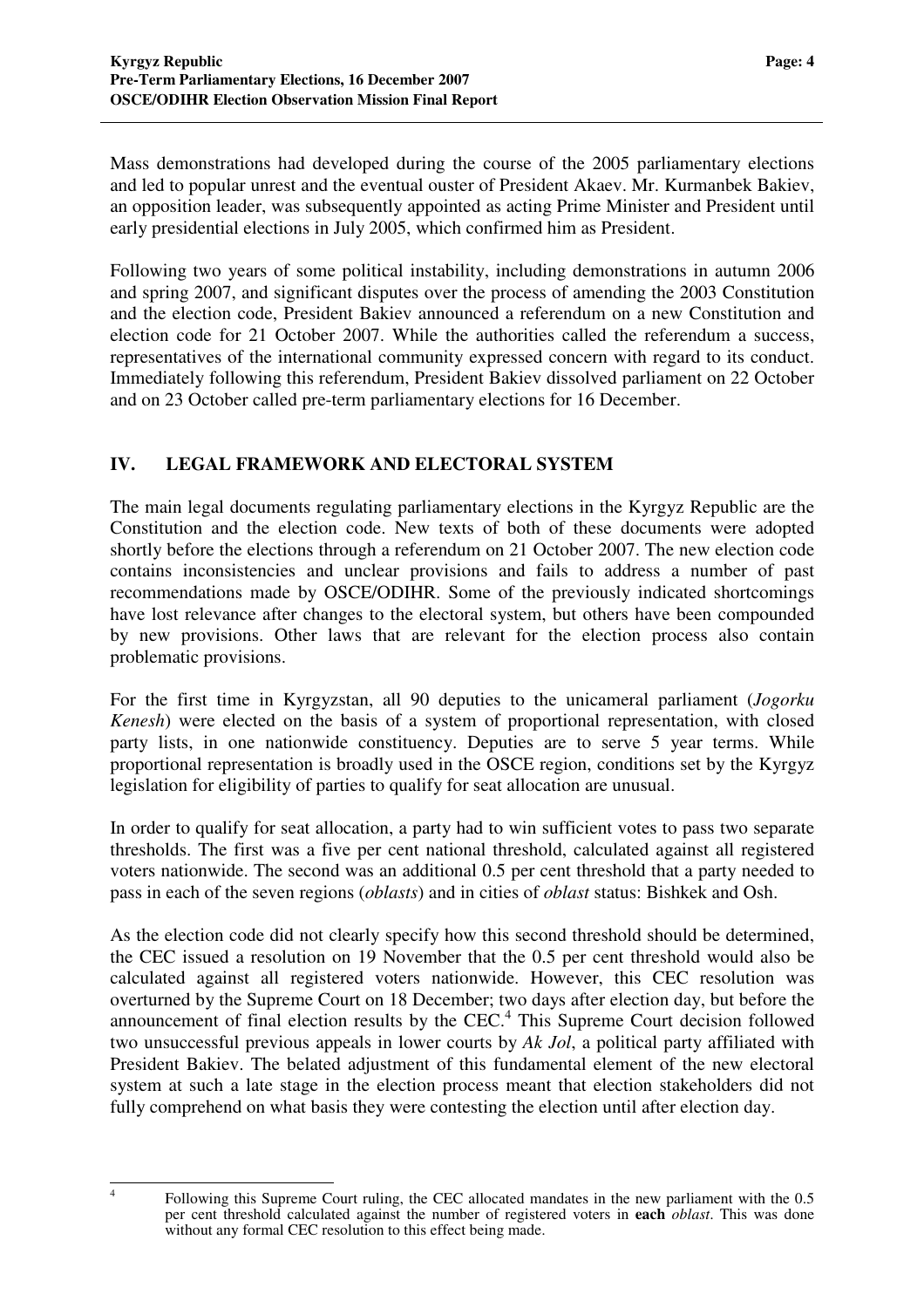Thus, under the new system of seat allocation, it was possible that a party might receive more than five per cent<sup>5</sup> of the vote nationwide, but if it missed the 0.5 per cent in only one region, it would not gain parliamentary representation, thus compromising the objective of proportional representation.<sup>6</sup> If no party passed both thresholds, the elections would have to be repeated. Thus, the system would allow for an endless cycle of failed elections.

Despite general support for a fully proportional system, parties voiced concerns over the haste in calling new elections. They stated that they lacked time to prepare for an election under the new system. The lack of a comprehensive public debate on the draft legislation submitted to referendum is not fully consistent with the 1990 OSCE Copenhagen Document, Paragraph 5.8; this foresees public procedures before adoption of new legislation. It is also considered good practice to hold elections only after a reasonable time period after fundamental amendments to election legislation, to permit stakeholders to accustom themselves to a new framework. 7

The election code (Article 40) allows voters to vote "against all" candidate lists, without requiring voters to make a positive choice for an option. While the code fails to clarify the consequence if the votes "against all" pass both thresholds, it stipulates that if "against all" receives the highest number of votes cast, the elections must be repeated with new candidate lists.

Contrary to previous OSCE/ODIHR recommendations, the election code continues to contain provisions imposing unreasonable restrictions on the right to stand as a candidate. Only parties may nominate candidates. The election code offers no possibility for independent candidates, limiting the right of individuals to stand, provided for in the 1990 OSCE Copenhagen Document. 8 The election code also establishes that deputies lose their mandate if they leave a party, are dismissed from it, or if the party "ceases activity". This gives party leaderships a disproportionate control over deputies elected by popular vote and challenges the commitment that candidates who obtain the legally necessary votes remain in office until their term expires.<sup>9</sup>

Article 20 of the new Constitution recognizes the right of Kyrgyz citizens to hold a second citizenship. In the light of this provision, it is unclear why the election code (Article 27) allows the refusal of candidacy on the basis of holding citizenship of another state.<sup>10</sup> Permanent residency of a citizen in another country is another disqualifying factor.

The election code denies candidacy rights on the basis of any previous legal convictions that have not been cancelled or voided. This denial of suffrage due to convictions for *any* crimes is

<sup>5</sup> It merits reminding that the five per cent threshold is calculated on the basis of the number of all registered voters nationwide. Thus, with a voter turnout of 50 per cent, e.g., a party would be eligible for seat allocation, if it collected  $10$  per cent of the valid votes cast.

<sup>&</sup>lt;sup>6</sup><br><sup>6</sup> One party did surpass the five per cent threshold nationwide, but was not allocated any seats as the party did not pass the 0.5 per cent threshold in the city of Osh. This was on the basis of final results announced by the CEC. In contrast, another party that received a little more than half as many votes as the aforementioned party succeeded in receiving seats in the new parliament.

<sup>7</sup> See European Commission for Democracy through Law's (Venice Commission) *Code of Good Practice in Electoral Matters.* 52nd Session, 18-19 October 2002.

<sup>8</sup> Paragraph 7.5: "[The participating States will] respect the right of citizens to seek political or public office, individually or as representatives of political parties or organizations, without discrimination".  $\overline{9}$ 

<sup>1990</sup> OSCE Copenhagen Document, Paragraph 7.9.

<sup>10</sup> It is important to note that Article 57 of the Constitution prescribes termination of a deputy's mandate if he/she loses Kyrgyz citizenship or acquires the citizenship of another state. Even in the light of this provision, it remains unclear whether citizenship of another state, held *in parallel* with Kyrgyz citizenship, should prevent citizens from standing for office.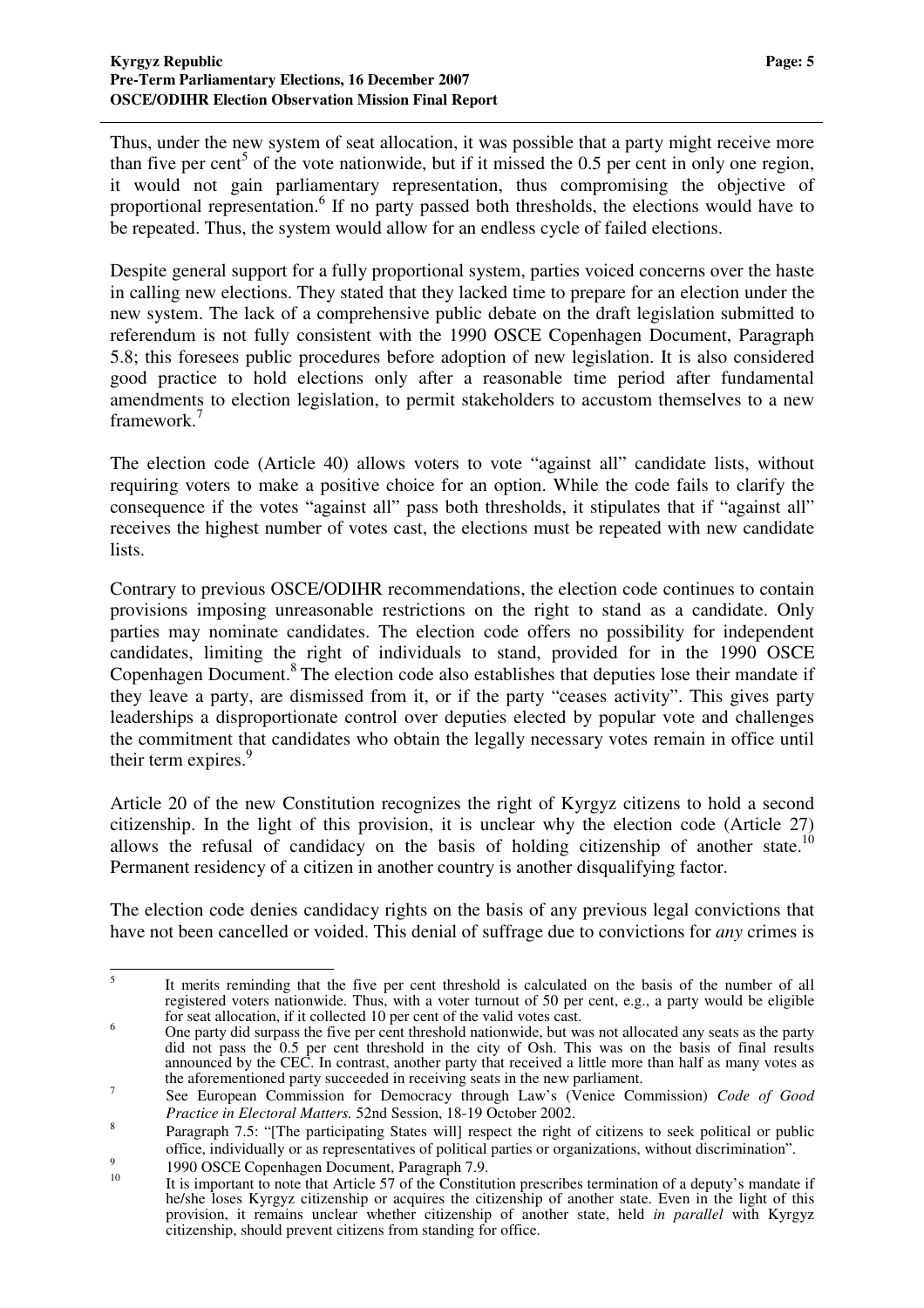a disproportionate sanction. The election code also establishes a blanket restriction on the voting rights of prisoners, irrespective of length of sentence, the gravity of the offence, or individual circumstances; these provisions are not consistent with OSCE commitments.<sup>11</sup>

In a positive development, the election code introduced quotas enhancing gender equality and the participation of youth and various nationalities. These, if properly implemented, could improve the representation of these groups in parliament. Article 72.3 of the election code provides that no more than 70 per cent of candidates, and that a maximum of three consecutive candidates in each list, be of the same gender. It further requires that 15 per cent of the candidates in each list be below 35 years of age and that no less than 15 per cent represent various nationalities.

The CEC used the requirement for gender distribution as grounds for refusing registration to certain party lists. Political parties were not allowed to make changes to their lists, pursuant to a prohibition contained in the election code (Article 72.5). It remained unclear why parties were not permitted to bring lists into compliance by removing candidates, as per provisions in the law. It is important to note that after the registration process ended, parties removed candidates from party lists with impunity and without replacements that would make lists compliant with the prescribed gender distribution order.

Cancellations of candidate registration also raised concerns; grounds for cancellation remain broad and sometimes vague. The election code (Article 56) lists the grounds for cancellation of candidate and list registration, which are noted as being exhaustive (Article 56.5). However, other parts of the election code also provide for deregistration. Further, while some provisions limit deregistration to the period until three days prior to elections, others do not contain any time limits, thus even allowing for post-election cancellation of registration.

A basic principle embodied in the OSCE commitments is that voters should have the opportunity to choose in genuinely democratic elections, from among citizens, those people who are to govern. The choice of candidates should, therefore, be left to voters to determine and not be artificially curtailed. Deregistration provisions as contained in the election code significantly limit the rights of voters in addition to those of candidates.

The process for establishing party lists for the elections also raised concern. The election code prescribes that a party must propose lists with at least as many candidates as the total number of mandates (Article 25.3) and that the candidate list must be proposed at a party congress (Article 72). Both provisions appear to over-regulate the list formation process. A party can also be excluded from the race if candidates pull out or are disqualified prior to registration. This was the case with the *Rodina* party, which was initially refused registration by the CEC. This was not re-instated by the court when the court found that 12 of the party's candidates had allegedly withdrawn prior to registration. This principle effectively makes a citizen's right to stand for office dependent on the willingness or eligibility of other candidates to run.

<sup>11</sup> 1990 OSCE Copenhagen Document, Paragraph 24. See also *Hirst v. United Kingdom (No. 2)* (Application no. 74025/01, 6 Oct. 2005), in which the Grand Chamber of the European Court of Human Rights held that a blanket restriction on the voting rights of prisoners, "irrespective of the length of their sentence and irrespective of the nature or gravity of their offence and their individual circumstances", was a violation of Protocol 1, Article 3 of the European Convention for the Protection of Human Rights and Fundamental Freedoms. The Court also noted that Protocol 1, Article 3 "guarantees individual rights, including the right to vote and to stand for election".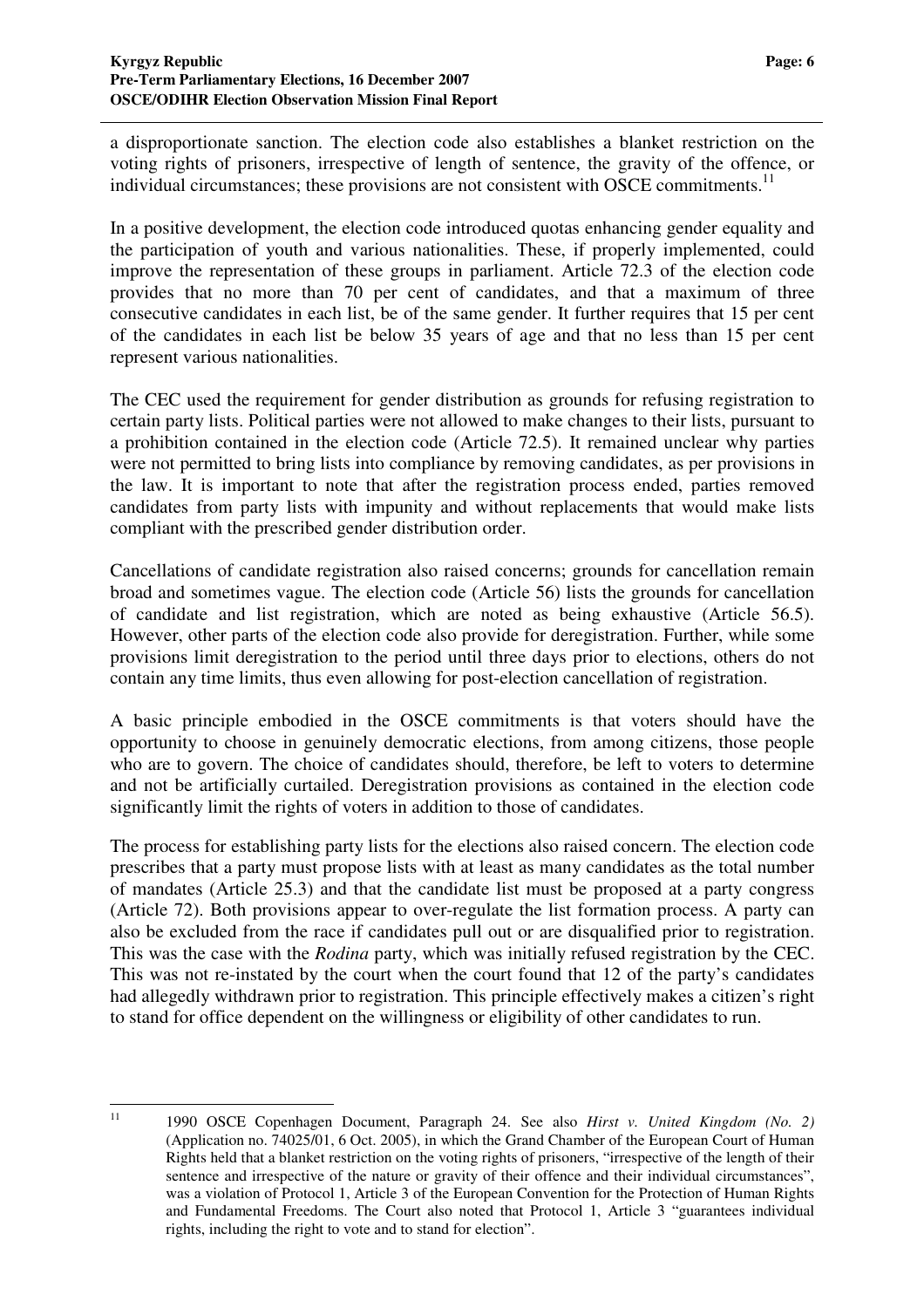In addition, the election code contains undue restrictions on campaigning rights. The code (Article 30.9) sets out a broad definition of election campaigning. Further, Article 30.13 prohibits campaigning by "members of charitable organizations, members and representatives of religious organizations" unless registered as candidates or candidate representatives. It also prohibits campaigning by those under 18 years of age and foreign citizens. Given the broad definition of campaigning, such limitations are disproportionate and infringe on freedom of speech and expression. Prohibitions on campaigning by "members" of religious and charitable organizations, rather than institutions, are also unreasonable restrictions; it remains unclear why this is the basis for denying citizens their fundamental political rights.

The election code limits the public expression of opinion by international observers until after the completion of voting (Article 18.10). Although this provision had no practical implication for the OSCE/ODIHR EOM on this occasion, it is vague and potentially places undue restrictions on the rights of individuals to free speech and expression.

Limitations on campaigning have also been noted in other legislation. For example, the Bishkek city council passed a decision, published on 7 December, limiting public meetings to specific locations in Bishkek and introducing a 10-day notification period that effectively made public meetings impossible during the remainder of the election campaign. Similar decisions were made prior to the election in other parts of Kyrgyzstan. It would appear that such decisions are not in line with the Constitutional Court ruling of 14 October 2004, which overturned a similar decision.

There is no requirement for the CEC to publicly post election results by polling station. Introduction of such a measure, recommended by the OSCE/ODIHR on a number of occasions and implemented in the 2005 presidential election, would significantly contribute to the general transparency of the election process.

#### **V. ELECTION ADMINISTRATION**

The elections were administered by a four-tiered election administration, consisting of the Central Election Commission (CEC), 7 Oblast Election Commissions and Bishkek and Osh City Commissions (OECs), 56 Rayon and Town Election Commissions (RECs), and 2,274 Precinct Election Commission (PECs), including 38 that were established out of country. Political parties can nominate up to one-third of the membership of RECs and PECs, and parties actively nominated members. Parties with registered candidate lists are also entitled to nominate one member with advisory status to the CEC and to have observers at each PEC and REC. OSCE/ODIHR EOM observers noted party observers from a variety of political parties in all polling stations visited on election day.

The CEC is a permanent administrative body comprised of 13 members: six were appointed by the outgoing parliament, while the other six and the Chairperson were appointed by the President. The CEC serves a 5-year mandate; its structure and status is regulated by a separate Law on the Central Election Commission.

The CEC generally met legal deadlines in administering these elections. Its sessions were overall conducted in an open manner and were attended by representatives of the media and political parties, as well as domestic and international observers. However, the CEC also held meetings behind closed doors and during at least one such meeting held on 4 December, it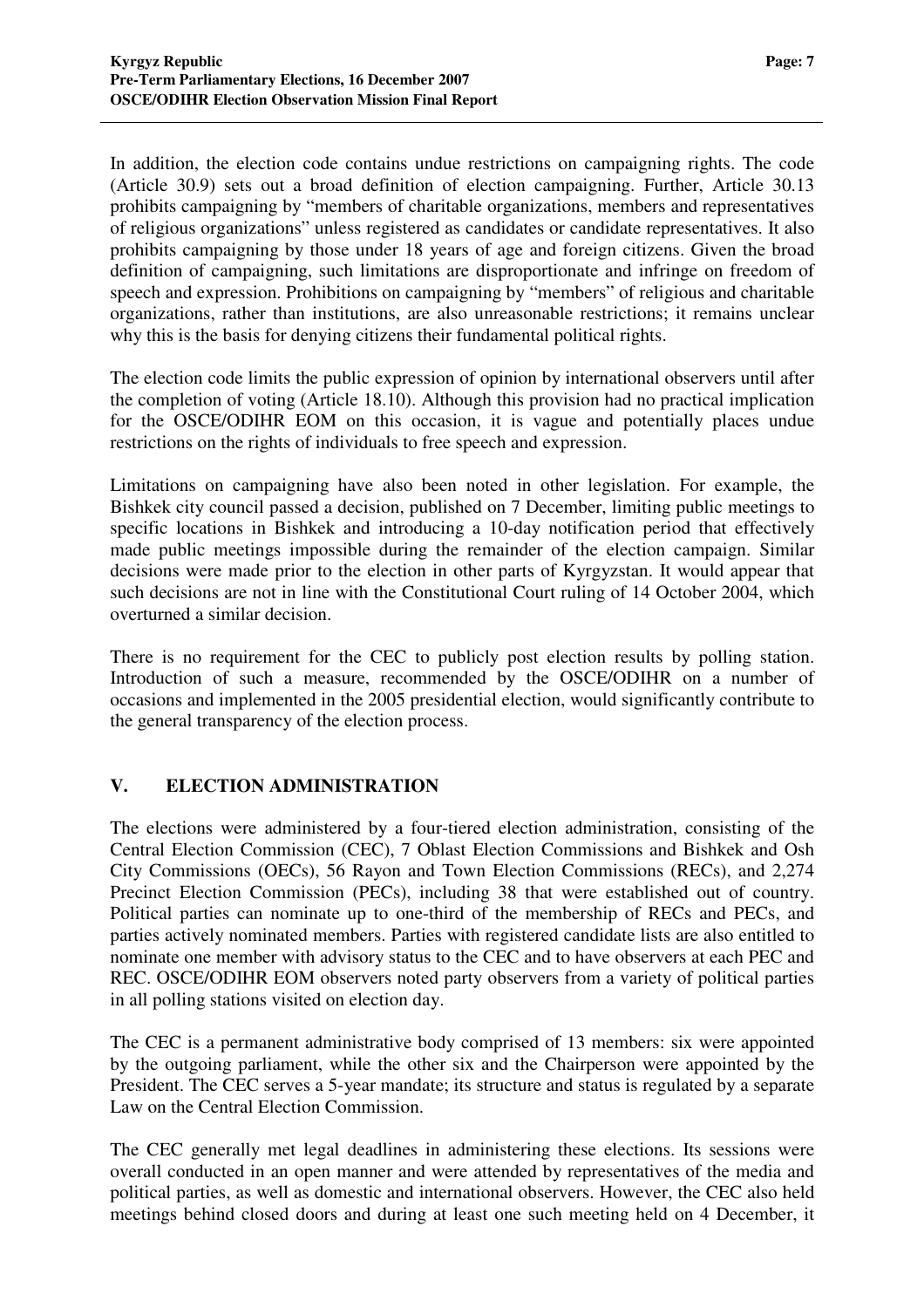considered important election issues. The conduct of closed meetings became more frequent as election day approached, on election day itself and afterwards.

The CEC is tasked with ensuring uniform implementation of the election code (Article 10.1.1). The CEC apparently utilized this provision to issue far reaching resolutions, including the determination of calculating the 0.5 per cent threshold on the basis of the number of registered voters nationwide. This resolution was criticized by political parties, ten of which wrote an open letter to President Bakiev. *Ak Jol* challenged the resolution to the Bishkek inter-district court, which upheld the resolution, and a further appeal by *Ak Jol* was not successful. Following election day, however, the Supreme Court overturned the resolution. In a non-transparent adjustment, the CEC then calculated the 0.5 per cent threshold against the number of registered voters in each respective region.

After election day, the CEC failed to respond to OSCE/ODIHR EOM requests for electionrelated information, including separate figures for registered voters on the main and additional voters lists, broken down by PEC level. The limited information provided by the CEC overall did not provide election stakeholders with a clear understanding of the tabulation process.

The RECs and PECs were formed within legal deadlines. The PECs seemed prepared for election day although some operated under difficult conditions, with insufficient but legally required logistical and technical support from local authorities and higher level commissions. The RECs and PECs rarely met in formal sessions, as required by law. While sessions were purported to be public, little effort was made to ensure that stakeholders were informed of such sessions.

The OSCE/ODIHR EOM was also aware of numerous complaints over the composition of RECs and PECs addressed to the CEC and the General Prosecutor's Office (GPO). Complaints sent to the GPO were later forwarded to the CEC.<sup>12</sup> However, the CEC did not consider any of the complaints on election commission composition in open sessions.

On election day, a number of EOM observers, as well as domestic observers, were denied access to information, including voter lists, to applications for early voters, lists of early voters, and applications for mobile voting. During the counting procedures, many EOM observers and domestic observers were instructed to stand at a distance from the counting table and many could not see the ballots or how they were marked, limiting their capacity to observe adequately.

The CEC established 38 out-of-country precincts that, as of 5 December, included 29,614 voters. On 17 November the CEC adopted a resolution permitting mobile voting in places qualified as "locations frequently attended by Kyrgyz citizens". A CEC member publicly stated that PECs abroad would individually take decisions on mobile voting in such places.

The OSCE/ODIHR EOM made several requests to the CEC for its decision on allocation of out-of-country votes, but these requests went unanswered. The out-of-country results were not publicly disclosed and were not recorded in the CEC's final results protocol.

http://www.prokuror.kg/index.php?option=com\_content&task=view&id=52&Itemid=51

 $12$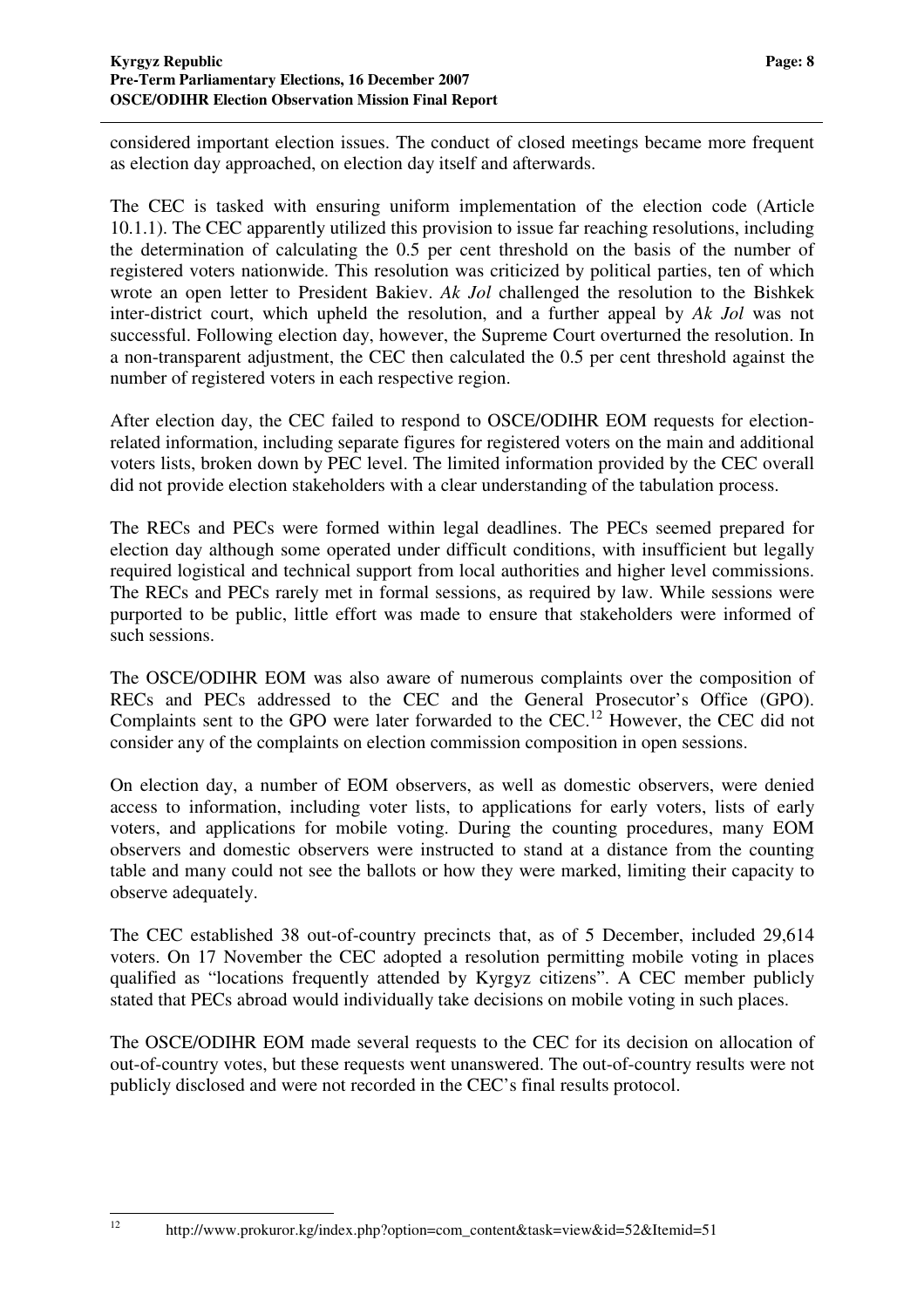#### **VI. VOTER REGISTRATION**

All citizens eligible to vote should be included in voter lists (VL) on the basis of their registered place of residence. They are to be included in only one polling station VL. Voter registration for these elections made use of a computerized voter database, *GAS Shailoo*, which was maintained in the CEC. Information was to be regularly updated by system administrators, who received updated voter data from passport desks and local authorities. Throughout the pre-election period and in contrast to past elections, voters could not check their voter list details on the CEC website.

On 29 November, the CEC declared the total number of voters to be 2,689,341. VLs should have been available at in-country PECs for public scrutiny by 28 November. Spot checks by the OSCE/ODIHR EOM at a number of PECs indicated that few had received the VLs by this date and that some PECs were closed during working hours. These spot checks, however, still identified a number of potential multiple records within the same PECs.

The election code (Article 22.10) provides that VLs are to remain unchanged from the moment they are signed and stamped by local administration heads and submitted to the PECs.<sup>13</sup> Nevertheless, some PECs visited by the OSCE/ODIHR EOM were undertaking doorto-door checks, sometimes together with local authorities, with a view to amending the VLs. A number of PECs and local authorities visited mentioned that voters' names could be deleted from the lists on the basis of their *de facto* absence from their registered place of residence. A few days before the elections, observers saw what appeared to be newly reprinted VLs, although the respective receipt protocols for these lists had been dated 28 November. In some other cases, PECs confirmed to observers that VLs had been re-printed and that some names had been taken out. Numerous voters were sent to courts on election day to be added to the VL. On election day in Bishkek, long queues were noted by OSCE/ODIHR observers at the city's courts. These findings imply that the accuracy of the VLs remains an outstanding issue.

A number of VLs did not contain the required notations that should be made before the names of early voters in the main VLs. In some cases, PECs had not received a list of early voters from RECs. EOM observers reported that in some RECs, the number of early voters was significantly higher than in other RECs. For instance, the number of early voters reported in Alamudinskiy REC was 9.44 per cent of all registered voters in that REC. In many cases, EOM observers were not given access to relevant documentation for early voting, such as lists of early voters or written statements submitted by them prior to voting. One PEC in Alamudinskiy REC had some 15 per cent early voting, although the legal procedures for early voting are tightly delineated and only allow specific categories of voters to vote early.

#### **VII. CANDIDATE REGISTRATION**

To register for these elections, political parties were required to submit candidate lists to the CEC containing no less than 90 and no more than 100 names. This provision that candidate lists cannot contain less than the number of available mandates represents an unreasonable hurdle. The election code (Article 72.5) prohibited changes to candidate lists following

<sup>13</sup> Of note, the number of voters in the main voter list has changed from the figure of 2,689,341, as announced on 29 November, to 2,694,366, as reflected in the CEC protocol on the final results. This represents an increase of 5,025 voters from the time the voter lists officially closed.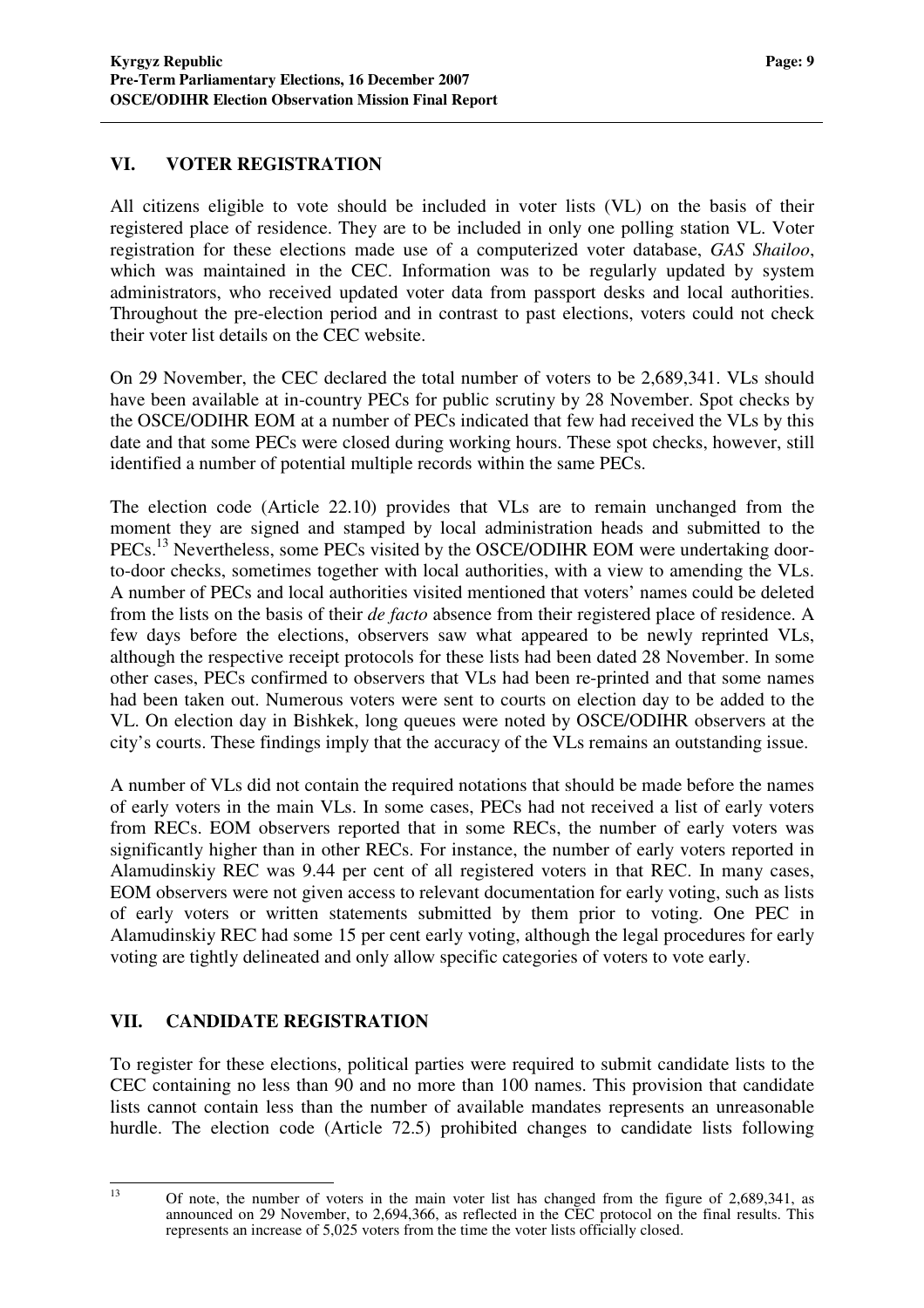submission; only if candidates were withdrawn was it possible for parties to replace them. This proved problematic during the registration process.

The registration process was, at times, inconsistent and lacked inclusiveness. Registration was granted to 12 of the 19 parties that sought to run in the election.<sup>14</sup> Six of the remaining seven parties were denied registration for lack of compliance with the gender distribution provision in Article 72.3 of the election code. However, although the candidate list of one party failed to comply with this provision, the party was registered nonetheless. On 20, 23 and 27 November and as required by the election code (Article 27.11), the CEC published the registered party candidate lists in the state newspaper, *Erkintoo*.

One of the parties denied registration was *Rodina*, perceived by some interlocutors as being affiliated with the Uzbek minority in Kyrgyzstan. *Rodina* was initially refused registration by the CEC on the basis that the Kyrgyz citizenship of 16 of its candidates could not be determined, thus failing to comply with the minimum number of candidates required by the election code (Article 25.3). Although the Department of Passport and Visa Control subsequently confirmed citizenship for all candidates concerned, the CEC's refusal of registration was supported by the court. The court opined that the party list would not include the required number of candidates because of candidate withdrawals, which the party claimed were coerced.

All refusals of registration by the CEC were appealed to the court of first instance. In all seven cases, the court upheld the CEC's resolutions. Five parties appealed further to the Supreme Court, which in all cases upheld the decision of the first instance court.

The CEC de-registered certain candidates after the registration of party lists. This skewed the gender ordering in some candidate lists. Some candidates were de-registered by the CEC because they did not provide documents demonstrating that they had resigned from or suspended any employment incompatible with candidate status. However, the CEC did not provide a clear explanation as to which posts were not compatible with candidate status.

Mr. Edil Baisalov, an SDPK candidate, was de-registered as a candidate and excluded as a CEC member with advisory status by two CEC resolutions dated 4 December. This deregistration was triggered by an image of a ballot that appeared on Mr. Baisalov's web-log (blog) following his visit to the printing house where ballots were printed. The CEC argued that Mr. Baisalov had revealed the security features of the ballot, thus obstructing the conduct of the elections. According to Mr. Baisalov, his intention was to show the lack of security features on the initial ballot print run.

Both CEC resolutions were issued on unclear legal grounds and were adopted prior to any proof of guilt by a court of law; this undermined the presumption of innocence and challenged Paragraph 5.19 of the 1990 OSCE Copenhagen Document. Furthermore, according to the

<sup>14</sup> The 12 registered parties were: *Aalam* (Universe – Party of Non-Party Members), *Ak Jol* (Bright Path)*, Ar-Namys* (Dignity), *Asaba* (Banner), *Ata Meken* (Motherland), *ErK* (Free Kyrgyzstan), *Erkindik* (Freedom), *Glas Naroda* (The Voice of the People), *Novaya Sila* (New Force), Party of Communists of Kyrgyzstan (PCK), Social Democratic Party of Kyrgyzstan (SDPK)*, Turan* (an old Iranian name for Central Asia). The 7 parties refused registration were: the Communist Party of Kyrgyzstan in the CPSU (CPK), the Peasants' (Farmers') Party of Kyrgyzstan, the Green Party of Kyrgyzstan*,* the Party of War Veterans in Afghanistan and Participants of other Local Battle Conflicts, *Rodina* (Fatherland), *Taza Koom* (Clean Society), and *Zamandash* (Compatriot).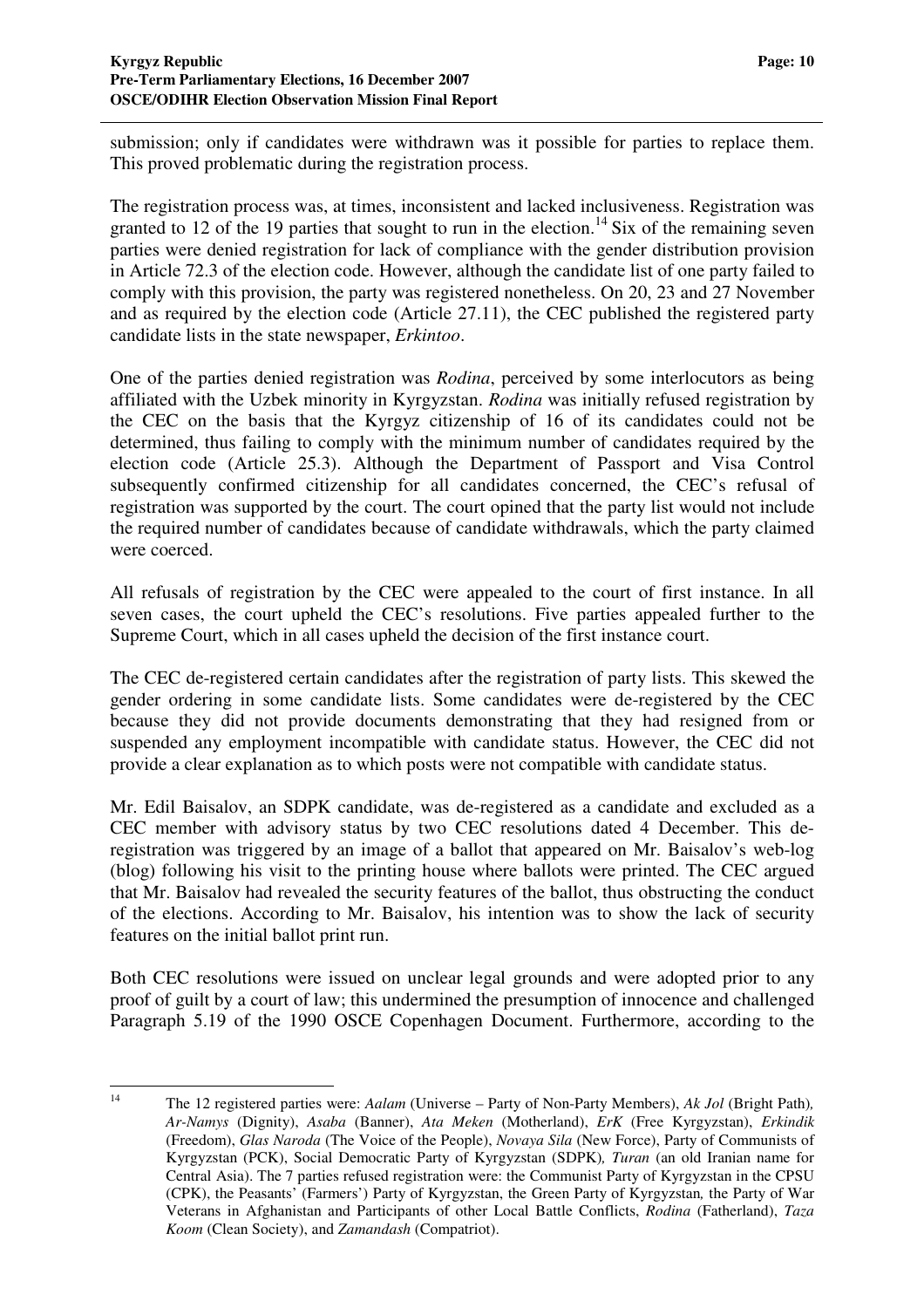election code, the CEC could have requested the prosecution of a candidate by an appropriate institution; rather, it took the position of a tribunal on itself, thus undermining due process.

Mr. Omurbek Babanov, the leading name on the SDPK candidate list, was de-registered by the *Pervomayski* District Court in Bishkek in the early hours of election day. The court decided on the basis of a private citizen's appeal who claimed to have information calling into question Mr. Babanov's Kyrgyz citizenship. While Mr. Babanov previously served as a deputy in the Kyrgyz parliament, the court established that he was not eligible to stand for office. In court, the CEC argued against the suit; namely, that de-registration took place after respective legal deadlines had expired. After election day, the Supreme Court reinstated Mr. Babanov as a candidate, following his appeal.

#### **VIII. ELECTION CAMPAIGN**

The election campaign took place in a generally calm environment that was largely free from violence.<sup>15</sup> The rights to freedom of assembly and expression guaranteed by the Constitution were generally respected and rallies were held in a peaceful and orderly manner. However, limitations were imposed in Bishkek by a decision of the city council to limit public meetings to three venues and requiring parties to notify the local authorities in writing ten days prior to holding a public event.<sup>16</sup> This decision does not appear in line with a 14 October 2004 Constitutional Court ruling and effectively made public meetings in the capital impossible from the date of its promulgation on 7 December 2007.

The campaign began following completion of candidate registration on 26 November and ran until 15 December. The short timeframe due to the pre-term nature of these elections, together with major changes to the political landscape including the formation of the presidentaffiliated *Ak Jol* party in October 2007, affected political parties' ability to organize their campaigns and to reach out to large segments of the electorate.<sup>17</sup>

The election campaign remained relatively low key throughout the whole period. The OSCE/ODIHR EOM observed campaigning by all twelve registered political parties, including in rural areas. Parties focused on smaller meetings with voters, door-to-door canvassing, and leafleting. Some held larger rallies.

*Ak Jol* appeared the best organized of the parties and the most well resourced financially. Although only recently formed, it had developed an extensive regional infrastructure prior to the elections. The party held a variety of campaign events, including concerts and sports competitions, targeted at a wide spectrum of voters. It also used innovative campaign techniques such as text messaging and its billboards featured prominently nationwide.

The campaigns of *Ata Meken* and SDPK were also well organized and resourced and involved rallies, door-to-door campaigning, posters and billboards. However, restrictions on the use of

<sup>15</sup> Four attacks on candidates and party activists were reported to the OSCE/ODIHR EOM in Bazar-Korgon, Bishkek, Karakol and Jany-Nokat. However, in two cases, the parties did not link the attacks to their election activities.

<sup>&</sup>lt;sup>16</sup> The mayor of Kara-Balta told the OSCE/ODIHR EOM that in accordance with a 1998 decision of the Jayil Regional Council, permission from the governor's office was required for holding outdoor meetings. However, the OSCE/ODIHR EOM was not provided with a copy of this decision and is unaware of concrete instances of its application during the course of the campaign.

<sup>&</sup>lt;sup>17</sup> Most political parties complained about difficulties in printing campaign materials within the compressed timeframe. *Asaba* and *Ar-Namys* alleged that this effectively delayed the distribution of their campaign materials in the regions.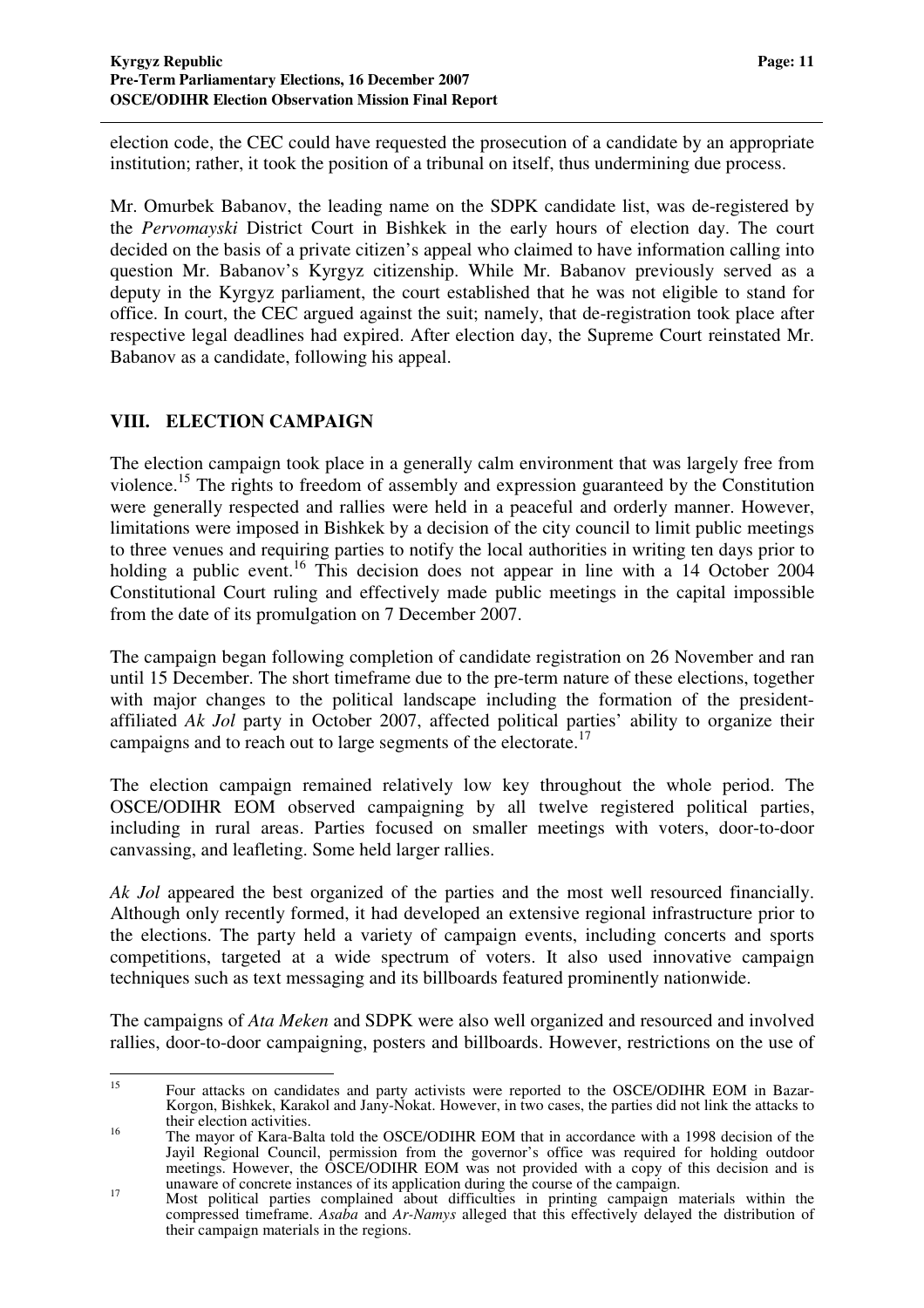loudspeakers were applied by the Ministry of Interior (MoI) and *Ata Meken* appealed to the authorities over vehicles being stopped by traffic police, as well as some arrests of individuals driving *Ata Meken's* loudspeaker vehicles. During a meeting with the OSCE/ODIHR EOM, the MoI claimed that regulations required special permission and examinations for operators to use loudspeakers. Despite requests, the Kyrgyz authorities were not able to provide the OSCE/ODIHR EOM with a copy of the relevant regulations. When questioned by observers, operators of an *Ak Jol* campaign vehicle with loudspeakers informed the OSCE/ODIHR EOM that no special permits were needed. Such unevenly applied measures placed unreasonable restrictions on parties' abilities to campaign equally and freely.

The campaigns of *Asaba*, *Ar-Namys*, *Turan, Erkindyk* and *Erkin Kyrgyzstan* were also in evidence in some parts of the country, but other parties were less active and visible. All parties engaged in posting campaign materials. However, local authorities in some regions failed to designate official locations for campaign posters,<sup>18</sup> as per their legal responsibilities. This shortcoming, combined with the difficulties faced by some parties in renting billboard space, effectively increased the visibility of *Ak Jol,* and compromised the principal of equal campaign opportunities for all election stakeholders.

The OSCE/ODIHR EOM observed a number of meetings between voters and political parties, organized by the OECs in accordance with a schedule confirmed by the CEC. These meetings were intended to provide political parties with an opportunity to present their programmes to the electorate, however, they appeared poorly organized, were often rescheduled and on some occasions never materialised.<sup>19</sup> Political parties complained that voters were not well informed of the times and venues of such meetings. While such meetings could have served as important fora for election debates, their poor management by the election administration effectively reduced voters' opportunity to make an informed choice.

Confidence in the competence and neutrality of election commissions, courts and lawenforcement agencies appeared low among most political parties and election stakeholders. OSCE/ODIHR EOM interlocutors expressed pessimism regarding their ability to seek redress through these institutions. On 6 December, a number of political parties and NGOs publicly expressed their lack of confidence in the CEC, due to the perceived failure by the latter to ensure that all political parties participate in the election process on equal terms in an "atmosphere of freedom, free of intimidation and pressure on electoral stakeholders".<sup>20</sup>

On 12 December, a leader of the *Asaba* party, Mr. Nazaraliev, announced his decision to boycott the elections due to lack of confidence in the election process. On 14 December, *Ata Meken* requested the GPO to initiate criminal proceedings against the CEC Chairperson over failure to carry out legal duties, allegedly resulting in widespread violations of voter rights. These events further underscored the significant lack of confidence amongst election stakeholders in the election administration and in the wider election process.

#### **A. INVOLVEMENT OF STATE BODIES IN THE ELECTION PROCESS**

Over the course of the campaign, abuse of administrative resources was noted and instances of campaigning by local administration in favour of *Ak Jol* were observed by the OSCE/ODIHR EOM.<sup>21</sup> Such circumstances created unequal campaigning conditions for other

<sup>&</sup>lt;sup>18</sup> Confirmed to OSCE/ODIHR EOM by local authorities in Balykchy, Osh and Ton. 19

For example, in Bakay-Ata on 29 November and in Naryn on 7 December. 20

Statement available at: www.atameken.kg

<sup>21</sup> For instance, in a meeting with the residents of Tyup village, the Governor of Issyk-Kul region called upon the audience to vote for *Ak Jol* and invited an *Ak Jol* candidate up to speak. On a separate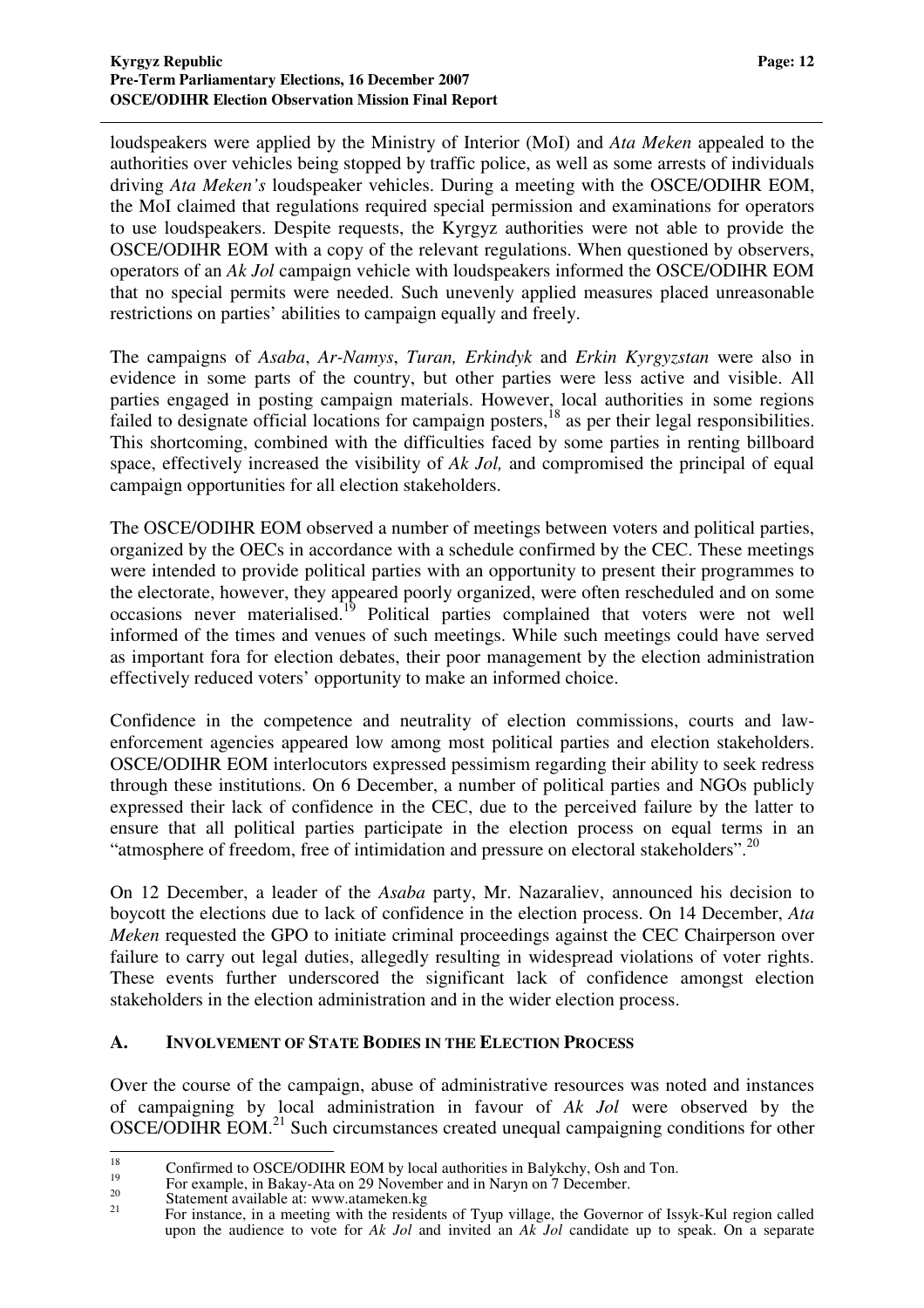parties and ran contrary to Paragraphs 7.6 and 7.7 of the 1990 OSCE Copenhagen Document. The OSCE/ODIHR EOM also received allegations of pressure and intimidation of some groups of voters.<sup>22</sup> Allegations of pressure on private owners to terminate rent agreements with other parties were received in Batken, Chui and Osh regions.<sup>23</sup> Credible allegations of intimidation of party activists and candidates were received from Batken, Chui, Jalal-Abad and Osh regions. 24

#### **B. CAMPAIGN FINANCING**

The election code (Article 51) stipulates that political parties are to establish election funds for the financing of their election campaigns. The new code does not allow candidates running on party lists to establish individual election funds and sets the maximum limit for campaign expenditures for each party at approximately 2,000,000 EUR. Contributions to election funds may not come from foreign countries or state bodies. The election code (Article 52) sets out a procedure for establishing an audit control group under the CEC to supervise the proper use of election funds by political parties and to audit their financial reports. Political parties must submit financial reports on contributions and contributors and on campaign expenditures within ten calendar days after election day. Although parties must report campaign expenditures to the CEC, there is no requirement for the CEC to publish this information, thereby reducing the transparency of campaign financing.

#### **IX. MEDIA**

#### **A. MEDIA ENVIRONMENT**

The overall media environment in Kyrgyzstan, while having undergone some positive changes after March 2005, has yet to develop into a free and independent system. Media are often controlled by political forces, including those in government, and are frequently subjected to pressure by them. The advertising market that might otherwise serve to mitigate political control by providing revenue to media outlets has, thus far, been unable to develop more intensively.

Television continues to be the dominant medium and the National State TV and Radio Company (*KTR*) has almost complete coverage of the country. Most non-State TV and radio stations are based in Bishkek and operate in a difficult financial environment. With regard to private TV stations, Channel 5 appears to be the most influential, reaching approximately 60

occasion, local administration in Karakol supported an entertainment event and the tickets sold stated that the event was sponsored by *Ak Jol* and bore the stamp of the local administration. *Ak Jol* campaign materials, such as flags, posters and leaflets, were observed in official premises of local authorities and election commissions in Chui, Issyk-Kul, Jalal-Abad and Osh regions. In addition, numerous allegations of abuse of administrative resources by *Ak Jol* were made in Batken, Chui, Issyk-Kul, Jalal-Abad, Osh and Talas regions. Inside a PEC in Chui region, observers noted an advertisement offering voters to have their photograph taken for their *Ak Jol* membership cards.

 $22$ In particular, reports were received of pressure on teachers and students in Jayil, Kyzyl Kyya, Naryn, Osh, Sokuluk and Talas, to become members of *Ak Jol*, to vote for the party or to attend their campaign events. In several instances, threats reportedly included job loss or expulsion from the educational institution.

<sup>&</sup>lt;sup>23</sup> *Ata Meken* told the OSCE/ODIHR EOM that they had to relocate seven campaign offices in Batken region after owners of the premises were pressured by local administration and *Ak Jol* to terminate their contracts. *Asaba* stated that in Eki-Nookat, they had to move premises three times for similar reasons.

<sup>&</sup>lt;sup>24</sup> During a meeting between OSCE/ODIHR EOM observers and regional representatives of *Ar-Namys* in Shark Village, Osh, a police officer entered their office, stating that he wanted to know who the *Ar-Namys* coordinator was. *Ar-Namys* told observers that they had had earlier visits from the police.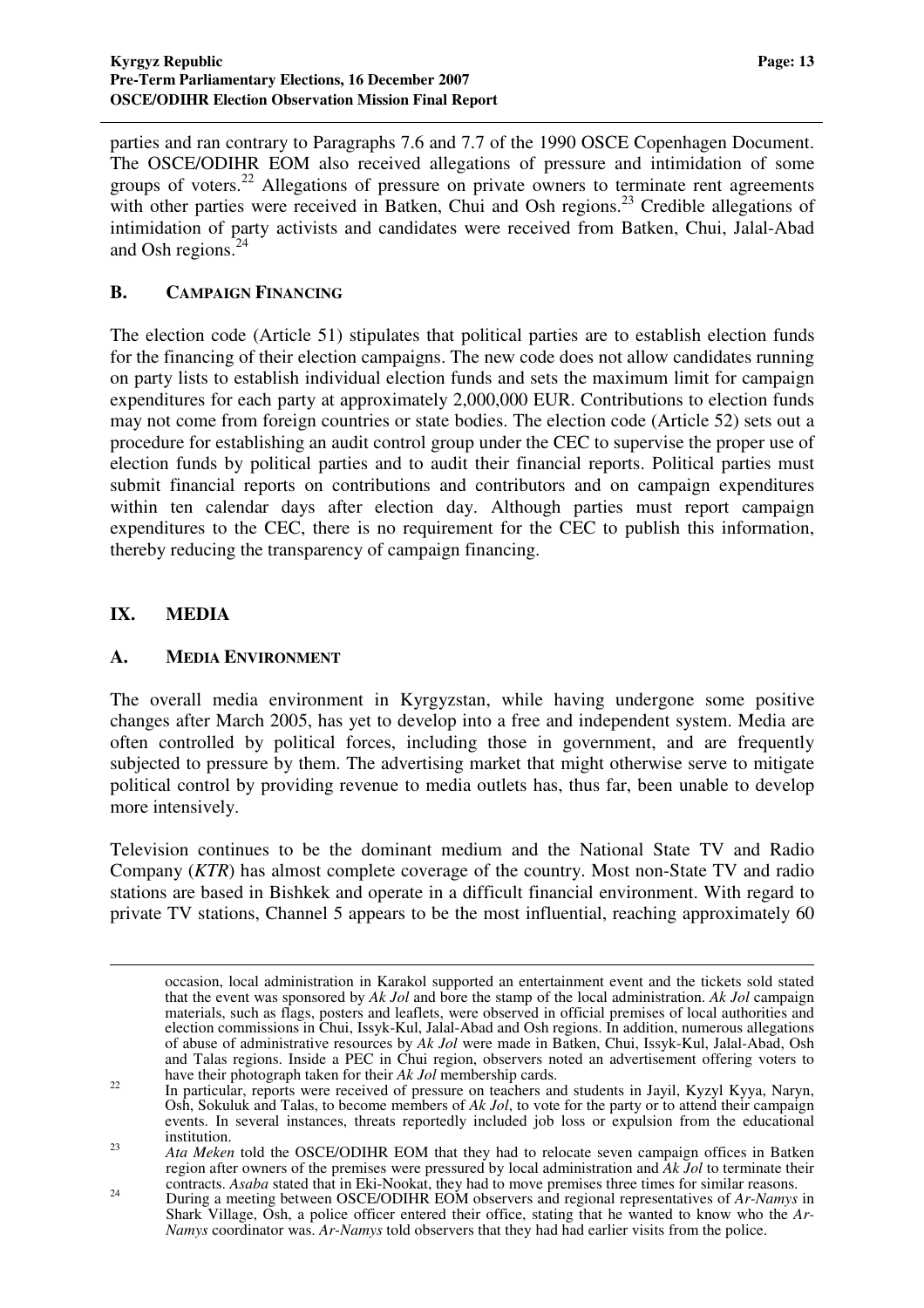per cent of the population. Beyond the capital, access to print media and Internet are limited. The newspaper with the widest readership is *Vecherniy Bishkek*, the country's only daily.

#### **B. LEGAL FRAMEWORK FOR THE MEDIA**

The election code forms the main legal basis for the conduct of the election campaign in the media; the Constitution and other legislation are also pertinent. <sup>25</sup> Candidates and political parties have the right to free airtime on State TV and radio between 20:00 and 24:00 hours, defined as primetime by the election code, when TV and radio programmes get maximum audiences. Article 32 of the election code determines that the total amount of free airtime is to be no less than one hour "on working days" and to be distributed equally among registered candidates or political parties. Article 33 obliges print media to provide free print space on an equal basis for materials submitted by candidates or political parties of no less than one A4 formatted page.

The CEC and *KTR* implemented legal provisions for free airtime and print space restrictively, illustrating a tendency to limit the scope of campaigning. Free airtime was broadcast on *KTR* only between 4 and 12 December and only after 23:00 hours. The total amount of free airtime for all parties provided was 12 hours, 6 on TV and 6 on radio. Thus, each political party was provided with some 25 minutes of free airtime during the entire course of the campaign. Additionally, the 25 minutes were broadcast simultaneously on both TV and radio, obliging voters to choose one or the other medium.

Of the 25 minutes provided, the free airtime was structured so that 13 minutes were dedicated to party platform presentations and 12 minutes per party to debates that took place among three different parties each time. Four debates were broadcast during the course of the campaign, lasting approximately 30 minutes each. Free print space, barely half of an A4 formatted page per party, was published only once on 7 December in the two state newspapers, *Slovo Kyrgyzstana* and *Kyrgyz-Tuusu*.

The election code (Article 30.10) provides for equal conditions of access to the mass media for candidates and political parties and establishes rules for paid time or space in either state or private media. However, the election code failed to provide clear guidelines on balanced news or information programmes during the campaign. While Article 30.9 includes a clear definition of what is considered campaigning, it does not stipulate how media should deal with covering the election outside of official campaigning.

The CEC's restrictive interpretation regarding media's role in providing information about competitors and its references to Article 30.9 discouraged commentary and critical analysis of parties' platforms, impeding media from providing sufficiently diverse and balanced information to enable voters to make informed choices. The CEC acknowledged that it did not have the means to conduct its own media monitoring during the campaign to assess the application of provisions.

Some political parties disputed the allocation of paid airspace during the campaign. *SDPK, Asaba* and *Ata Meken* contested the distribution of paid time on *KTR*. The parties alleged that they had been unable to sign contracts to place their campaign advertisements during primetime. *Ata Meken* won a court case against *KTR* on this issue on 7 December. However, *KTR* failed to implement the court's decision and *Ata Meken* appealed to the Supreme Court,

<sup>&</sup>lt;sup>25</sup> The Law on Mass Media (1992), the Law on Professional Activities of Journalists (1997), the Law on Administrative Penalties (1998).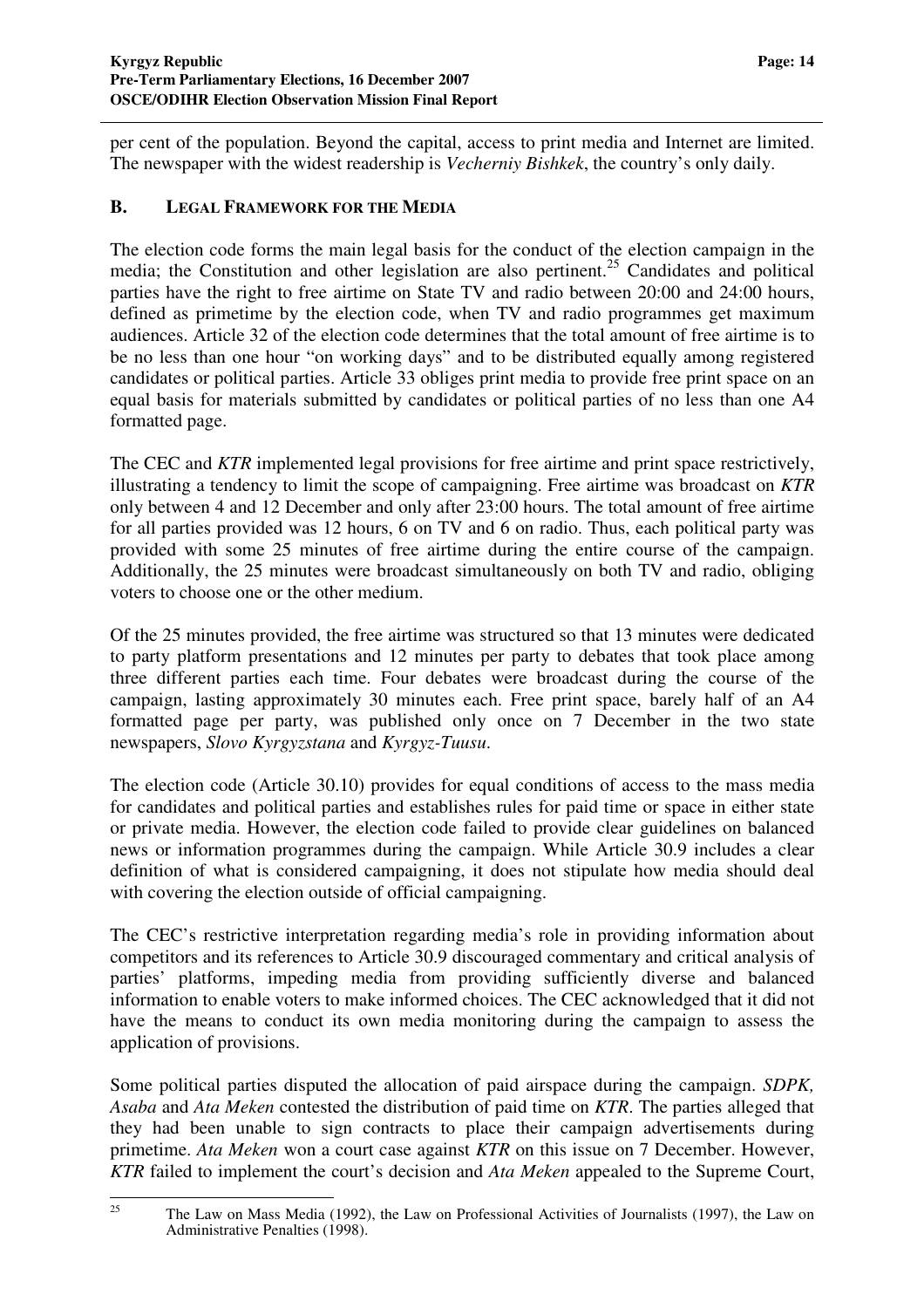which on 13 December upheld the initial decision. Subsequently, the OSCE/ODIHR EOM observed some 10 minutes of paid *Ata Meken* advertisements on *KTR* primetime only on the last two days of the campaign.

#### **C. OSCE/ODIHR EOM MEDIA MONITORING**

From 24 November, the OSCE/ODIHR EOM monitored broadcasts daily on six TV channels,<sup>26</sup> on two nationwide radio stations,<sup>27</sup> and the content of five Kyrgyz language<sup>28</sup> and seven Russian language newspapers,<sup>29</sup> providing both quantitative and qualitative analysis.

Overall, media coverage of the campaign was a significant concern. The media offered little coverage overall of the political campaign. The news coverage offered by the main TV and radio stations focused extensively on the activities of authorities, including the President, State and local authorities. This indirectly benefited the party *Ak Jol*, broadly perceived to be associated with these institutions.

During the campaign period shortly before election day, President Bakiev made appearances in the State media: on 13 December in a live programme on *KTR* and on 14 December in the newspaper *Vecherniy Bishkek*. The President answered citizens' questions and called on citizens to vote. He also discussed the inception of the *Ak Jol* party and expressed his wishes for a constructive opposition in the future parliament. The TV programme lasted nearly two hours and was broadcast during prime time at 20:00 hours.

The OSCE/ODIHR EOM's media monitoring found that State TV gave all parties an equal, albeit limited, amount of free airtime. Aside from official programmes and broadcasting of voter information, it devoted little airtime to the campaign during regular news reporting.

*KTR* did not meet its obligation to provide voters with adequate information on the election or fair and balanced coverage of the campaign. State TV devoted over 76 per cent of coverage to the authorities and a further 5 per cent to *Ak Jol* that was mostly positive or neutral. In contrast, *SDPK* received some 6 per cent of coverage that was mostly negative and *Ata Meken* received about 6 per cent of overwhelmingly negative coverage. If speaking opportunities provided to different political actors are taken into account, the combined time dedicated to the authorities and *Ak Jol* was nearly 91 per cent of the total.

The main news edition of State radio gave some 76 per cent of coverage to the authorities and 16 per cent to *Ak Jol*. The OSCE/ODIHR EOM's monitoring of *KTR* paid airtime showed that *Ak Jol* bought some 44 per cent of the total time sold, *Turan* - 17 per cent, *Ata Meken* - 12 per cent, *Aalam* - 11 per cent and SDPK - 7 per cent. In all monitored TV channels, *Ak Jol* bought some 49 per cent of the total sold airtime, *Turan* - 17 per cent, SDPK - 16 per cent, with the remainder divided among other parties.

*KTR* failed also to provide accurate news coverage of the 17 December Press Conference where the OSCE/ODIHR and the OSCE PA presented their Statement of Preliminary Findings and Conclusions. Reports in both the Russian and Kyrgyz language evening newscasts were misleading, reflecting an overall positive assessment of the elections; no correction of this was made.

<sup>26</sup> *KTR, ElTR,* Channel 5, *Pyramida, NTS* and *NBT.*

<sup>&</sup>lt;sup>27</sup><br>28 News programmes were monitored on *KTR* and *Azattyk.*<br>28 Aglam Agym Kyrovz Tuygu Erkin Too and De Facto

<sup>28</sup> *Aalam, Agym, Kyrgyz Tuusu, Erkin Too,* and *De Facto.* 29

*Slovo Kyrgyzstana, Vecherniy Bishkek, MSN, Delo Nomer, Komsomolskaya Pravda, Argumenty i Fakty* and *Litsa.*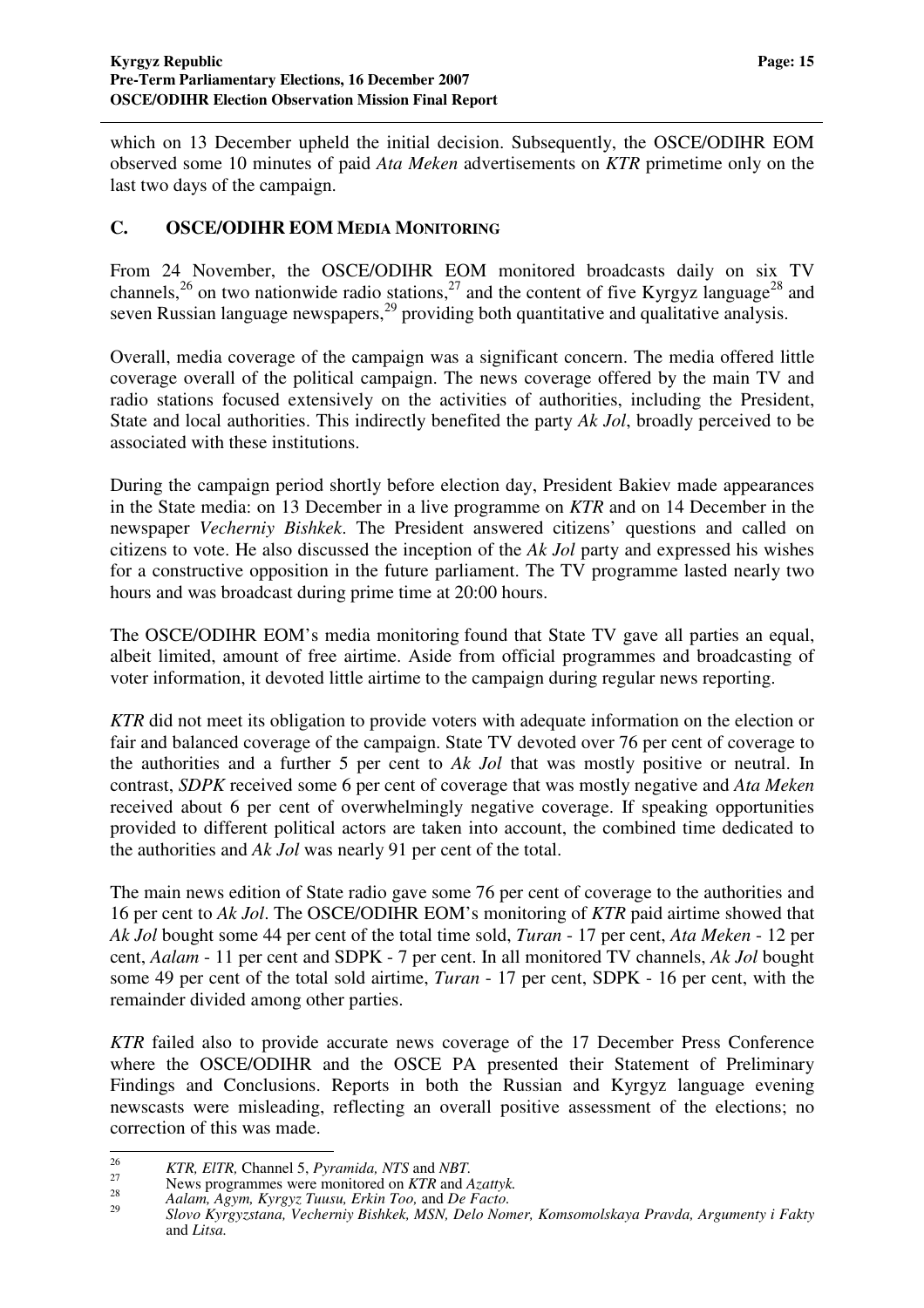Election coverage in private TV showed similar bias. In the main private TV, *Channel 5*, combined coverage of the authorities and *Ak Jol* approximated 56 per cent of the total political time. *SDPK* received some 18 per cent, but almost 65 per cent of this was negative reporting. In total, on all other TV channels monitored, the combined coverage of the authorities and *Ak Jol* reached almost 70 per cent.

Radio *Azattyk* was the only electronic media showing some balance in its news programmes, providing speaking opportunities to the main contestants. Of the time with voice on air provided to different political stakeholders, *Ak Jol* received some 15 per cent, while *Ata Meken* got 22 per cent, *Novaya Sila* 16 per cent, *SDPK* 8 per cent, and the Communist Party and *Turan* received 6 per cent, each. Altogether, the State authorities received 21 per cent.

Newsprint offered some diversity of views, but its impact is limited due to prices and distribution issues. Newsprint coverage also focused overwhelmingly on the activities of the authorities, devoting some 60 per cent of its space to them, with a further 13 per cent to *Ak Jol*, apart from paid space provided to parties. In *Vecherniy Bishkek*, the combined coverage of the authorities and *Ak Jol* reached 86 per cent of the total space dedicated to political issues. Regarding paid advertising in all newsprint monitored, *Ak Jol* bought some 43 per cent and *Ata Meken* bought 32 per cent. The remainder was divided among other parties.

#### **X. PARTICIPATION OF WOMEN**

The Kyrgyz Constitution establishes that men and women enjoy equal rights, freedoms and opportunities. As per the new gender quota introduced in the election code, some 39 per cent of registered candidates in this election were women. The quota was considered by many interlocutors as a positive step towards increasing the representation of women in parliament; in comparison, the previous parliamentary convocation did not have a single female deputy. Women also were underrepresented in decision making positions: only three of 21 members of government were women. The role of women's organizations and advocacy groups appeared to have made a contribution to the process of adopting the quota requirement.

In the election administration, three of 13 CEC members were women, including the Chairperson. Of 56 RECs, 11 were chaired by women, as was one of nine OECs. Involvement of women in PECs was high and in 49 per cent of polling stations visited by EOM observers on election day, the PEC chairperson was a woman.

Women candidates tended to receive less coverage than male candidates in the media. During the campaign, they received some 10 per cent of the total political time on TV and radio and only some five per cent of the total political space in newspapers, disproportionate to the number of women registered.<sup>30</sup>

Altogether, 23 women were awarded mandates in the new parliament: 18 from the *Ak Jol* party, three from the SDPK, and two from the PCK.

Information processed by the OSCE/ODIHR EOM.

 $30<sup>2</sup>$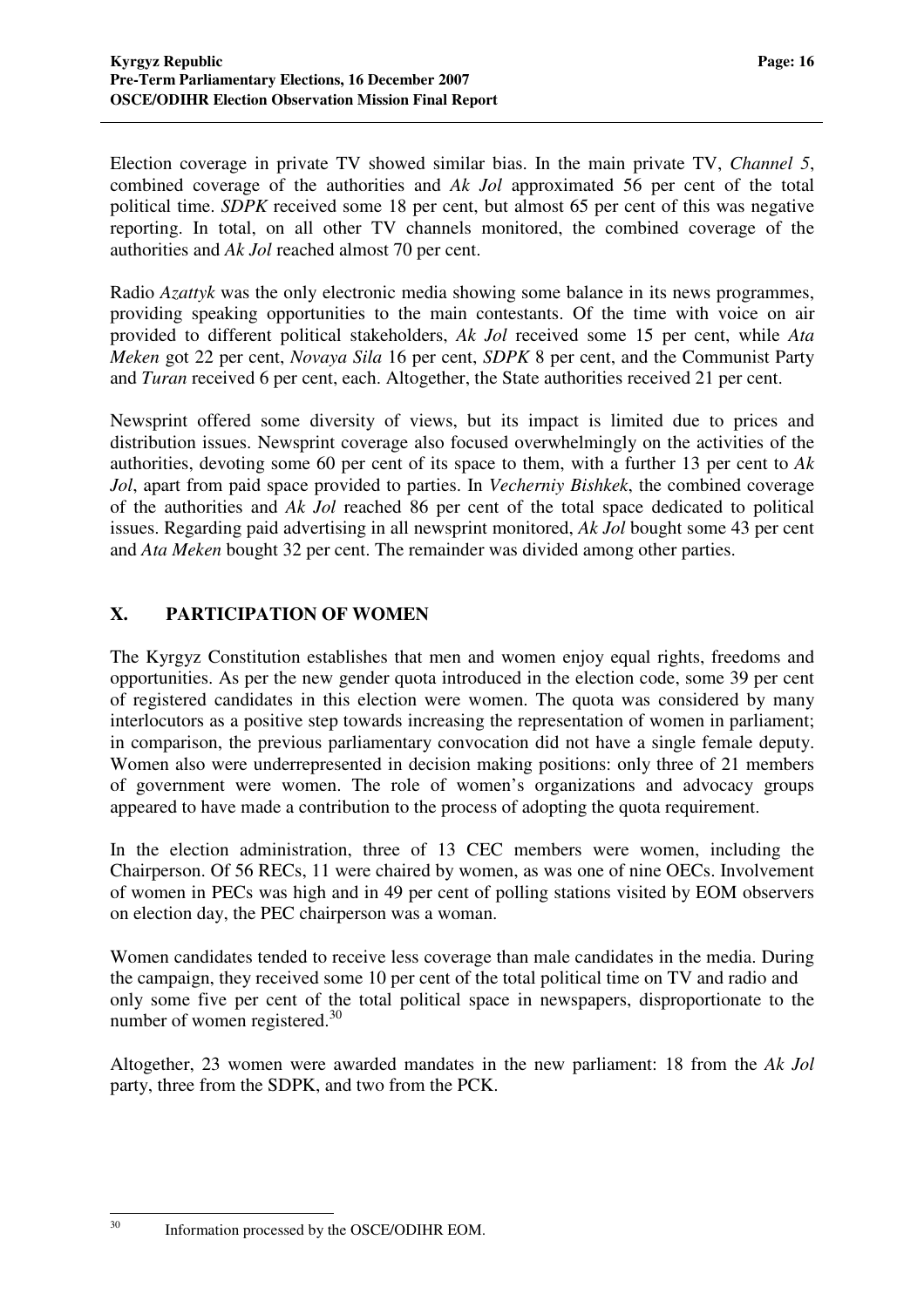#### **XI. PARTICIPATION OF NATIONAL MINORITIES**

According to the 1999 National Population Census,<sup>31</sup> the majority population of Kyrgyzstan are Kyrgyz, some 65 per cent. The second largest group are Uzbeks, some 14 per cent, and the third largest group are Russians with 12.5 per cent. Other nationalities include Dungans (1.1 per cent), Ukrainians (1 per cent), Uighurs (1 per cent), Tatars (0.9 per cent), Kazakhs (0.9 per cent), Tajiks (0.9 per cent), Turks (0.7 per cent), Germans (0.4 per cent) and Koreans (0.4 per cent).

The election code (Article 72.3) establishes that party candidate lists must include no less than 15 per cent from various nationalities. From the published candidate lists for this election, it appeared that from among the 120 'top ten' places, 23 went to different ethnic groups, including: 10 Russians, 6 Uzbeks, 2 Dungan, 2 Koreans, 1 German, 1 Karachai, and 1 Uighur.

The refusal on registration of the *Rodina* political party, perceived by some interlocutors as being affiliated with the Uzbek nationality in Kyrgyzstan, raised concerns over equal access of all national groups to the election process.

#### **XII. DOMESTIC AND INTERNATIONAL OBSERVERS**

According to the election code, international observers are accredited only if they have been invited by the president, parliament, the government, or the CEC. In this election, the CEC accredited 594 international observers from the OSCE/ODIHR, the OSCE PA, the Commonwealth of Independent States, the Shanghai Cooperation Organization, international NGOs and bilateral delegations.<sup>32</sup> Domestic non-party election observation groups, such as the Coalition for Democracy and Civil Society, Citizens against Corruption, *Taza Shailoo*, and *Interbilim*, observed both the pre-election period and election day throughout the country.

On 20 December, some of the above-mentioned NGOs held a roundtable on the election process. They stated that they did not recognize the 16 December elections as having been open and democratic and noted a number of election violations: their observers had been intimidated or limited in their observation in a number of cases; many election commissions refused to accept and/or consider their complaints on election day; and many PECs refused to provide them with certified copies of protocols. On this basis, the NGOs declared that they would seek an invalidation of the election results.

#### **XIII. COMPLAINTS AND APPEALS**

The election code establishes several complaint channels for election-related complaints, including higher-level election commissions, courts, prosecutors and police. The complaints and appeals process continues to lack uniformity and consistency, as previously noted by the OSCE/ODIHR. 33

<sup>31</sup> http://www.stat.kg/Eng/Home/census.pdf

 $\frac{\text{mfp.} \mu}{\text{mfp.} \mu}$  The figure is per information on the CEC website (www.shailoo.gov.kg) on 17 December 2007.

<sup>33</sup> See previous OSCE/ODIHR Reports, available at: http://www.osce.org/odihr-elections/15526.html; see also the OSCE/ODIHR Assessment of the Election Code, Warsaw, 7 July 2006, available at: http://www.osce.org/odihr-elections/13449.html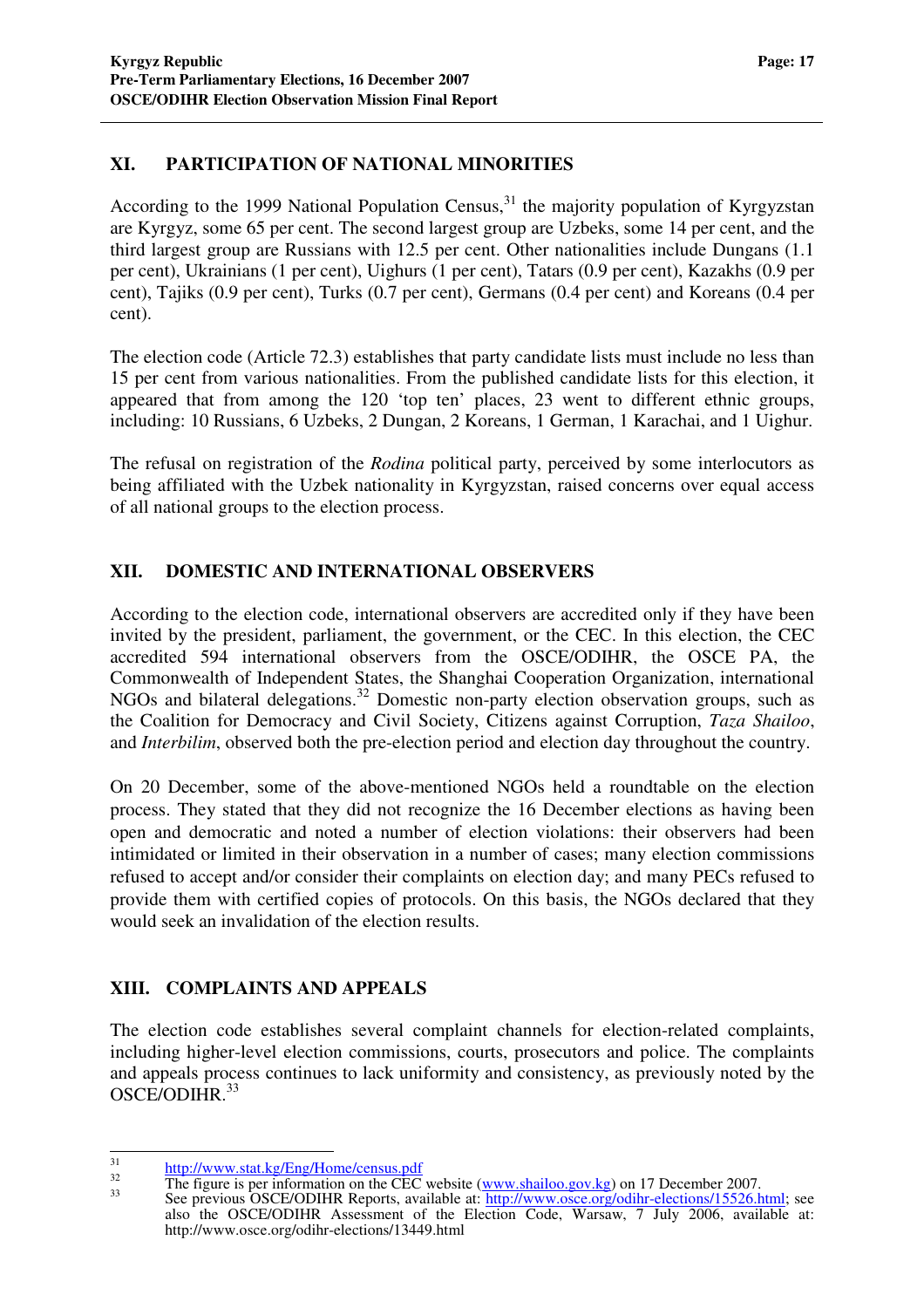Prior to election day, the CEC received a number of complaints from election stakeholders, but failed to review any of these complaints in open sessions during the course of the OSCE/ODIHR EOM. The CEC responded to some complaints by letter, signed by the CEC Chairperson, members, or staff, and certain complaints were delegated by the CEC to lowerlevel commissions. However, as the CEC is a collegial body, and although it can assign members and staff with preparatory work on responding to complaints, decisions should be taken by a vote of the CEC.

An additional problem is that certain provisions of the election code (Article 46.7) make it impossible to challenge the election results in cases where fraud is discovered by election stakeholders after results protocols have been signed. A justifiable complaint or appeal should not be disqualified simply because a person has failed or is prevented from entering a remark in the protocol. This provision significantly reduces the possibility of eliminating fraud in the election process and denies effective remedy for violations of the law.

The courts heard a number of election-related cases, including those on non-registration of candidate lists. Court cases were heard within legal deadlines and in the presence of OSCE/ODIHR EOM observers. Most notably, in relation to the case of Mr. Baisalov, the General Prosecutor's Office and the CEC sued the SDPK for damages incurred by the state in printing a second run of ballots. The court decided in favour of the plaintiff and ordered the SDPK to reimburse the CEC over 20 million Kyrgyz Som (approx. EUR 400,000). An investigation into the determination of the guilt of Mr. Baisalov in alleged wrongdoing has yet to reach its conclusion. Certain court decisions appeared to have been politically motivated, which runs contrary to the rule of law, as outlined in Paragraph 2 of the 1990 OSCE Copenhagen Document.

#### **XIV. VOTING AND COUNTING**

Election day was calm and voting took place in an orderly manner, overall, throughout the country. According to official CEC figures, turnout reached 73.86 per cent, as provided to the OSCE/ODIHR EOM by the CEC on 18 December.

#### **A. POLLING PROCEDURES**

EOM observers were present at the opening of 88 polling stations throughout the country and evaluated the opening as good or very good in some 89 per cent. Stationary ballot boxes were properly sealed before voting in all cases observed. Nevertheless, observers noted that in 52 per cent of PECs visited, the PECs did not fill out all the relevant sections of protocols. In 40 per cent of cases, PECs did not properly record those who had voted during the early voting period from 10 December, and in 30 per cent of cases early voting envelopes were not opened during the opening procedures as required by law. In 21 per cent of PECs, these votes were not placed in the stationary ballot box, as required. Unauthorized people were observed in some 24 per cent of cases during opening procedures.

EOM observers accessed the voting process as good or very good in some 91 per cent of polling stations visited. Negative assessments were higher in urban areas. There was also a regional variation, with PECs in the south of the country and in Bishkek being generally evaluated more negatively compared with the regions of Chui, Issyk-Kul, Naryn, and Talas. Osh city fared particularly poorly with 32 per cent of observers assessing the voting process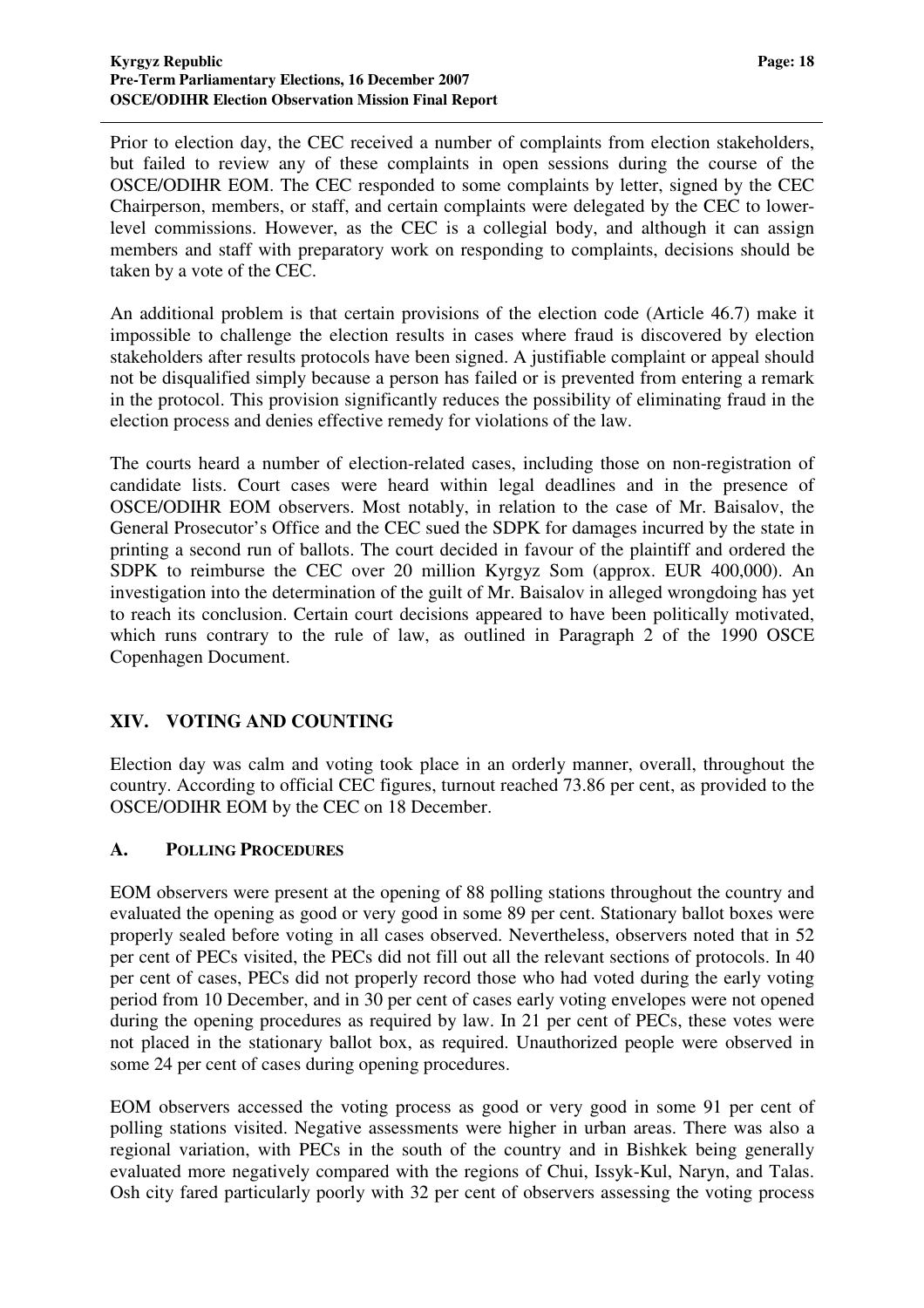as bad or very bad. Domestic observers from a variety of political parties were noted as being present in all polling stations visited.

Significant problems were observed during the voting process, including 18 cases of ballot box stuffing, prevalent in Jalal-Abad and Osh regions. In Bishkek, significant irregularities were noted at a polling station at the Kyrgyz National University, including the possession of ballots by an unauthorized person. The organized transport of voters by bus was observed in 22 cases. Unauthorized people were noted in some 14 per cent of PECs visited. Inking of voters was neither checked nor properly applied in some 15 per cent of polling stations visited; this inconsistency was particularly noted in Osh region. Political party information was not posted as required by law in over two thirds of polling stations visited.

The quality and management of voter lists was also of concern. At least two courts in Bishkek were overcrowded with approximately one thousand people waiting at one to try to get a court order to allow them to vote. Further, EOM observers noticed what looked like identical signatures on voter lists in some cases. However, access to voter lists was denied to EOM observers in some 10 per cent of cases.

#### **B. COUNTING PROCEDURES**

EOM observers assessed the organization of the count as bad or very bad in 33 per cent of cases, with implications for transparency and accountability of the process. In some 18 per cent of polling stations observed, the count did not start immediately after closing; in some of these, the start of counting was delayed for more than 30 minutes after closing.

Significant procedural errors were observed during the vote count, including 23 per cent of PECs not properly sealing and stamping destroyed ballots and 13 per cent not recording them, unused additional voting certificates (AVCs) not being counted in 20 per cent of cases, and the number of voters issued ballots not counted in 27 per cent of PECs visited. In 19 per cent of observations, the mobile ballot papers were not counted or recorded. In some 20 per cent of observations, protocols were not completely filled in before being signed. In addition, around 16 per cent of protocols were not filled out in ink, and in 14 per cent of polling stations visited, observers noted deliberate falsifications of voter list entries, results, or protocols.

Also of concern was that 51 per cent of PECs did not sign and seal the voter list, and that the number of voters in the additional voter list was not counted and recorded in some 25 per cent of polling stations observed. In some 54 per cent of observations, it was noted that the voter's mark on the ballot was not shown to those present during the count. Unauthorized persons were observed in some 36 per cent of polling stations observed during the count, directing the work of the PEC in some 4 per cent. EOM observers were hindered in their observation in some 12 per cent of cases and in 18 per cent of PECs an official copy of the results protocol was not provided to all who requested one.

EOM observers noted that there was a delay in transferring results protocols from PECs to RECs in some 19 per cent of cases. In some instances PECs visited local administrations before going to the RECs, in contravention of legal norms.

#### **C. HANDOVER OF ELECTION MATERIALS AND TABULATION PROCEDURES**

The tabulation process was observed in about 40 per cent of RECs and was generally evaluated negatively. Inside REC premises, observers noted a general lack of transparency.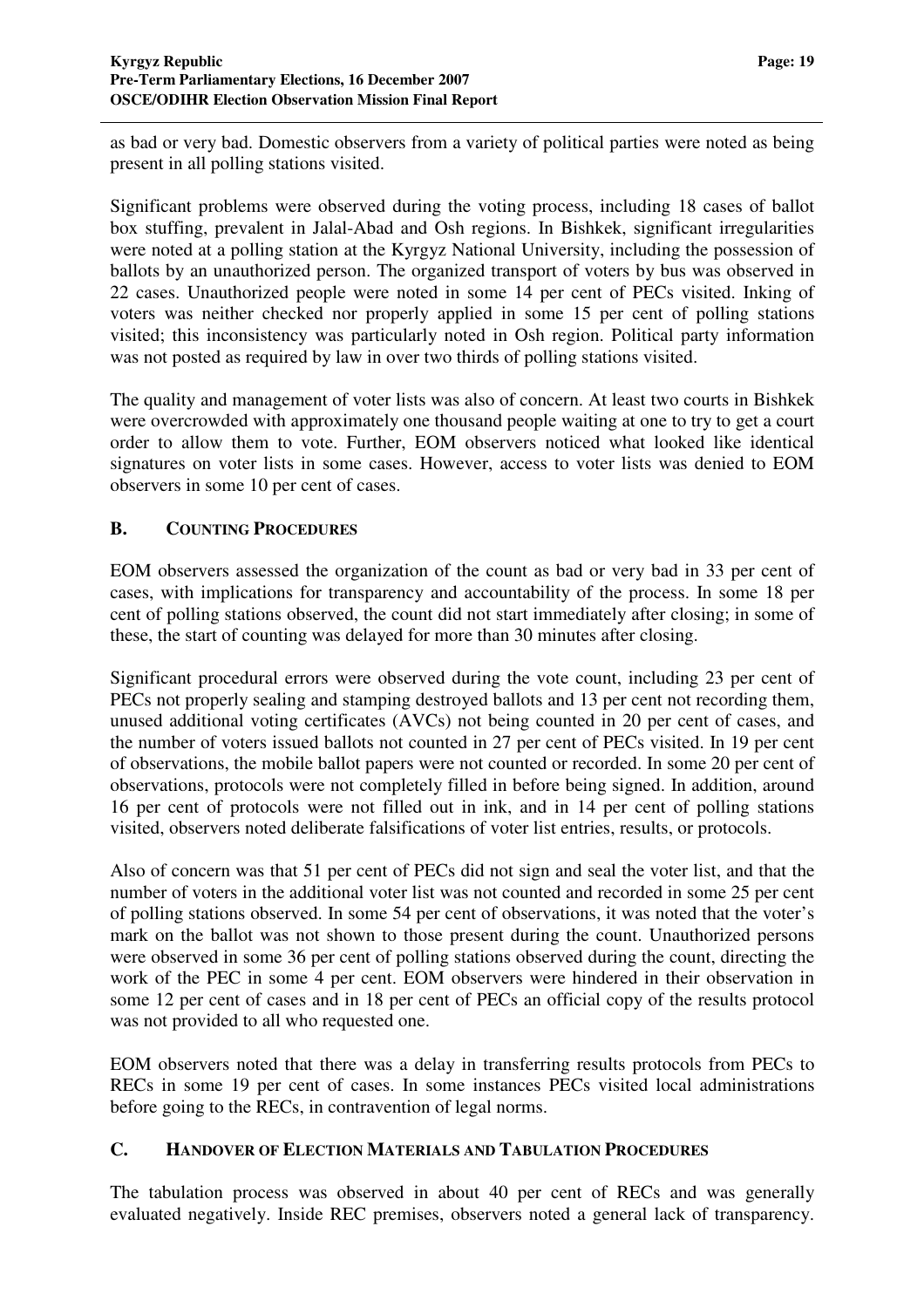Tabulation frequently took place in separate rooms to which observers and party representatives often did not have access. In several cases, observers were obstructed in their observation of the process, and in six instances observers were not allowed access to RECs.

Some issues raised particular concern including the presence of unauthorized people in 37 per cent of RECs observed and data being entered in pencil into the tabulation spreadsheet. More than half of RECs observed did not enter the PEC protocols into tabulation spreadsheets and PECs were observed making changes to their protocols at the REC without undertaking recounts. In many instances, problems were observed with the functioning of and data input into the *GAS Shailoo* electronic tabulation system.

At the level of the CEC, the tabulation process was marred by serious irregularities and inconsistencies, accompanied by a failure to make public the preliminary and final results in an adequate and timely manner.

#### **XV. ANNOUNCEMENT OF ELECTION RESULTS AND POST-ELECTION DEVELOPMENTS**

On 19 December, the CEC announced preliminary election results based on the party totals from 99.96 per cent of election commissions. The CEC issued its resolution on final results of the election on 20 December (see Annex). After all complaints and appeals were adjudicated, the final results of both numbers of votes and allocated seats were made public. Nevertheless, significant problems were evident in the determination of the election results and inconsistencies were noted.

Although the CEC published preliminary turnout figures on its website every two hours on election day, from 18:00 hours the CEC failed to provide any further updates on turnout or preliminary results until the following morning. As far as the OSCE/ODIHR is aware, disaggregated data by polling station of party totals was not published.

Preliminary turnout figures and party totals were announced by the CEC for the first time at 09:00 hours on 17 December at a CEC press conference. From figures provided by the CEC, it appeared that not one single person had voted in the city of Osh between 18:00 hours and the close of polls at 20:00 hours on election day. In addition, while turnout figures at 09:00 hours on 17 December were given as 71.93 per cent, by 20 December, this figure had increased to 73.86 per cent.

The CEC published the final results and announced the newly installed parliamentary deputies in the *Erkintoo* state newspaper on 20 and 21 December, respectively.<sup>34</sup> However, the publications did not include three attachments to CEC final results resolution No. 174.<sup>35</sup> The text of CEC Resolution No. 174, as provided by the CEC to the OSCE/ODIHR EOM and to other electoral stakeholders, differed from the text published in *Erkintoo*; paragraph 2 contained different text and paragraphs 3 and 4 were switched in their positions and numberings. This created difficulties for *Ata Meken*, which challenged the CEC resolution in court, since the party's appeal was built on CEC Resolution No. 174 provided to them by the CEC, while the court referred to the information published in *Erkintoo*.

 $\frac{34}{35}$  CEC Resolutions Numbers 174 and 175, both dated 20 December 2007.

The CEC protocol on the final results, the notification of elected party candidates on election results, and the CEC spreadsheet on final results were not included.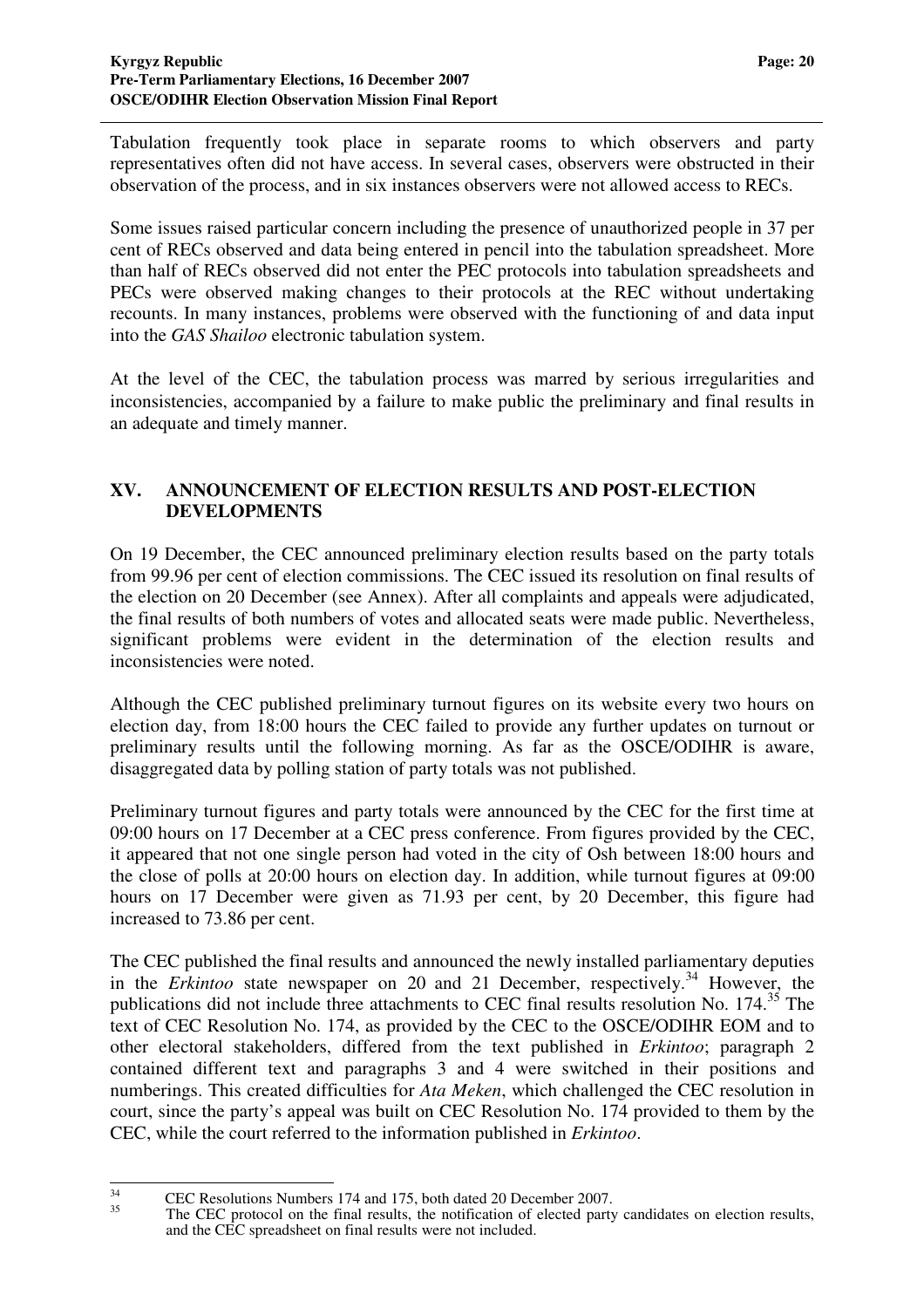Notably, three CEC members had voted against the CEC resolution on the final election results.

On 18 and 20 December, a few dozen young people protested against the election process outside the CEC premises, holding up A4 sheets with the slogan "I do not believe!" The organizer of the event, civil society activist Ms. Tolekan Ismailova, and 14 students were arrested and taken into custody for three days by decision of the *Pervomayski* District Court that found them guilty of disobeying police and violating rules for organizing meetings, as established by the Bishkek City Council. It should be noted that the *Pervomayski* District Court held the court hearing in the premises of the Bishkek City Interior Detention Centre, where the protesters had been taken by police, rather than in a court of law. The remaining 11 protesters were convicted and issued with administrative fines of up to KGS 1,000 (approx. 20 EUR).

The overall election results were challenged by the *Ata Meken* party to the *Pervomayski* District Court, which decided against the party on 22 December. *Ata Meken* appealed this decision to the Supreme Court, which upheld the ruling of the *Pervomayski* court in a last instance decision. The Coalition for Democracy and Civil Society also appealed the results of individual PECs to the *Pervomayski* court, but their suit was rejected on the grounds of the CEC's claim that legal deadlines for lodging complaints had expired.

#### **XVI. RECOMMENDATIONS**

The following recommendations are offered to the Kyrgyz authorities, political parties and civil society with a view to supporting the stated objective of conducting elections in line with OSCE commitments and other international standards for democratic elections. A number of these have already been offered in previous OSCE/ODIHR reports, but remain to be addressed.

#### **A. LEGAL FRAMEWORK**

- 1. All thresholds for the allocation of parliamentary mandates should be calculated against the total number of valid votes cast, rather than against totals of registered voters. In general, the continued use of the regional threshold is not advised as it has the potential of seriously skewing representation in the parliament and compromises the objective of a proportional representation system.
- 2. Consideration should be given to eliminating the possibility of voting "against all".
- 3. While the introduction of gender, national minorities and youth quotas can have a positive impact, such positive discrimination mechanisms should not be used to disqualify competitors. Political parties should be able to amend their candidate lists prior to registration to make them compliant with such requirements.
- 4. The election code should be amended to eliminate the minimum number of candidates required to register a political party list. In addition, the code should be adjusted to allow parties to decide their own procedures for nomination of candidates in their party lists (whether through party congresses or otherwise).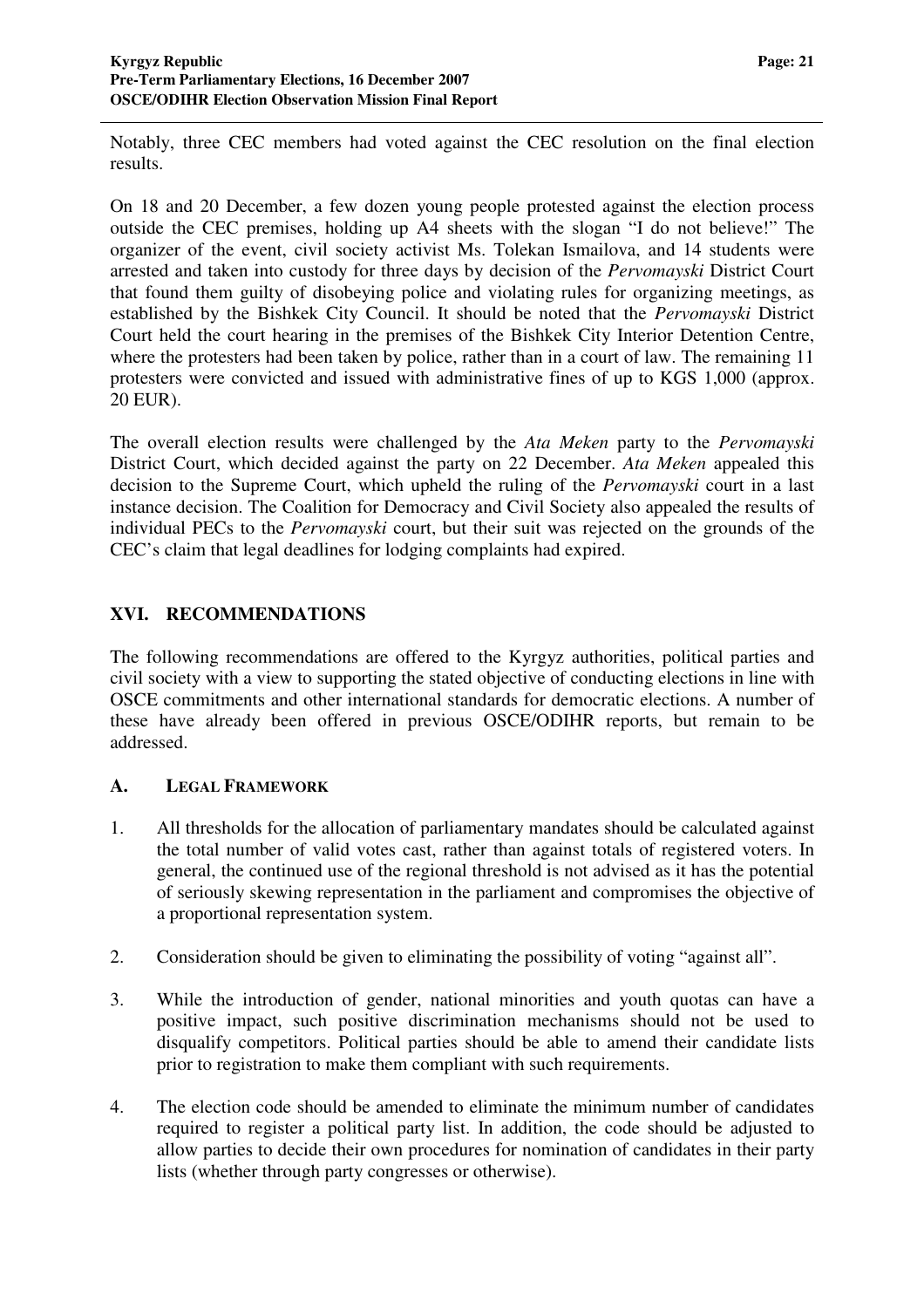- 5. The election code should be amended to allow independent candidates to stand for office, as stipulated in the 1990 OSCE Copenhagen Document.
- 6. The election code should be amended to remove provisions that have *de facto* introduced an imperative mandate and a disproportionate level of party control over deputies elected by popular vote. Deputies who have been duly installed should be permitted to remain in office until their terms expire.
- 7. All eligibility requirements to stand for parliament, including those related to dual citizenship and residency should be explicitly stated in the code in one place, together with other provisions, such as age and citizenship.
- 8. The election code should be amended to remove undue restrictions on the right to stand as a candidate, including the blanket prohibition on the basis of any previous convictions that have not been cancelled or voided. The denial of active suffrage for all categories of prisoners, independent of the gravity of the crimes committed, should also be reconsidered. The principle of proportionality should be used to determine any restrictions on fundamental rights such as suffrage and the right to vote.
- 9. Cancellation of a candidate's registration should be strictly limited to those cases where basic legal requirements for candidacy (citizenship, age, residence) have not been met. Such cancellations should only take place prior to the completion of registration of candidate lists. It is a fundamental tenet of the democratic electoral process that the right to choose belongs to the people and they should be the ones to judge the capabilities, honesty, and integrity of candidates. Such cancellations place undue restrictions on voters' freedom to choose the best candidate.
- 10. The election code should be amended to ensure full respect for freedom of speech and expression for all categories of Kyrgyz citizens and for non-citizens. Any provisions that may potentially infringe on the freedom of speech should be reconsidered. Limits on campaigning should be carefully reviewed for their respect for fundamental civil and political rights of all citizens, irrespective of their organizational membership.
- 11. Proposed amendments to the election code should undergo broad public debate.
- 12. Other election-related legislation should be brought into compliance with the Kyrgyz Constitution and the country's international commitments.
- 13. The election code should be amended to require the CEC to publish election results, broken down by each polling station, in a timely manner.
- 14. Efforts should be strengthened to further the independence of courts and to cease the practice of politicizing courts, which undermines confidence in the judiciary.

#### **B. ELECTION ADMINISTRATION**

15. All meetings of the CEC should be open to the public. It is recommended that the CEC post a notice of each session on its website and at the main entrance to its office in a timely manner; the notice should include an agenda of all items to be considered.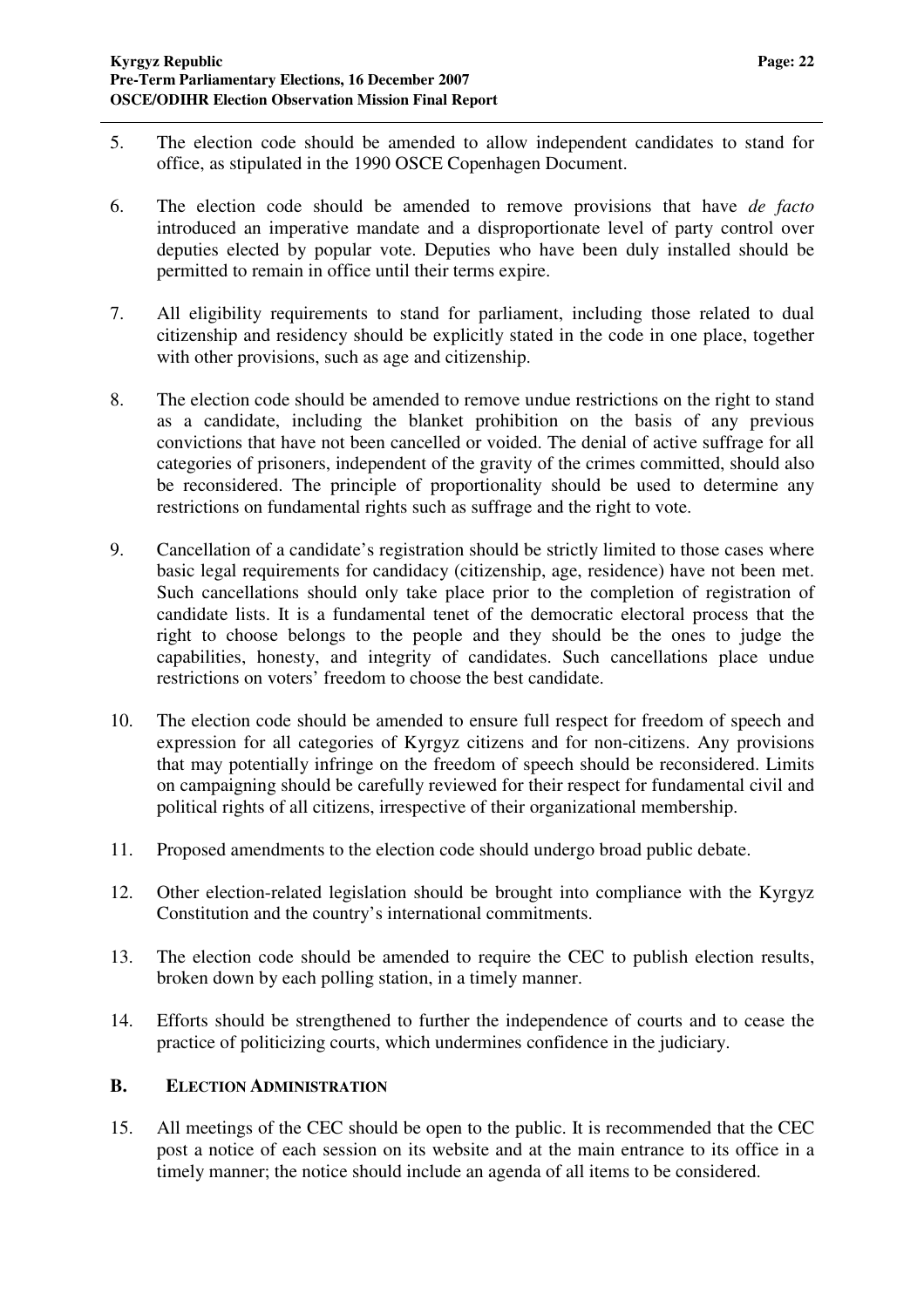- 16. All CEC members should have access to all election-related documents. CEC regulations, resolutions and decisions should be publicly available as soon as possible.
- 17. Copies of CEC decisions should be provided to each CEC member, candidate, or party impacted by the decision and to accredited observers in a timely manner. All decisions should be recorded in a centralized CEC Decisions Register and publicly accessible.
- 18. The independence of lower election commissions should be ensured. It is important to separate OECs and RECs from the premises of *rayon* and *oblast* administrations, wherever possible.
- 19. Ballot security features should be made known to election commission members so that they are able to detect fraud. Otherwise, the aim of such security features is redundant.
- 20. Election commission members who violate election or other related legislation should be held to account before the law.

#### **C. VOTER REGISTRATION**

- 21. Voter lists should be revised and updated on a regular basis. There should be thorough crosschecks at the regional and national levels for possible multiple entries, misspellings and absence of names of registered voters on the lists. A consistent and countrywide method of compilation and verification of voter lists should be established.
- 22. The CEC should issue written instructions to PECs to ensure that copies of voter lists are displayed for public scrutiny by voters, election stakeholders, and civil society. The CEC could consider making it possible for voters to check their voter list details online.
- 23. A transparent review of the *GAS Shailoo* system should be undertaken with a view to detecting duplicate records, deceased voters, and movements of voters.
- 24. Election commissions should conduct voter education on election-day procedures at the local level. (During this election, the lack of such information resulted in many voters failing to check their names in voter lists on the assumption that they could be added on election day, as was the case under the previous election code.)
- 25. Legislation should include sanctions and respective enforcement mechanisms for such officials that have been appropriately informed by voters, but who have failed to provide accurate voter lists.
- 26. Consideration should be given to developing a reliable, efficient system of civil registration as the basis for voter registration. Further progress in the ongoing reform of the civil registration would have a positive impact on the accuracy of the voter lists. As such, this could incorporate a national campaign of issuing citizens with proper identification documents.

#### **D. ELECTION CAMPAIGN**

27. Constitutional principles, OSCE commitments, and international standards ensuring the right to assembly should be fully upheld, and limitations of this right should be in strict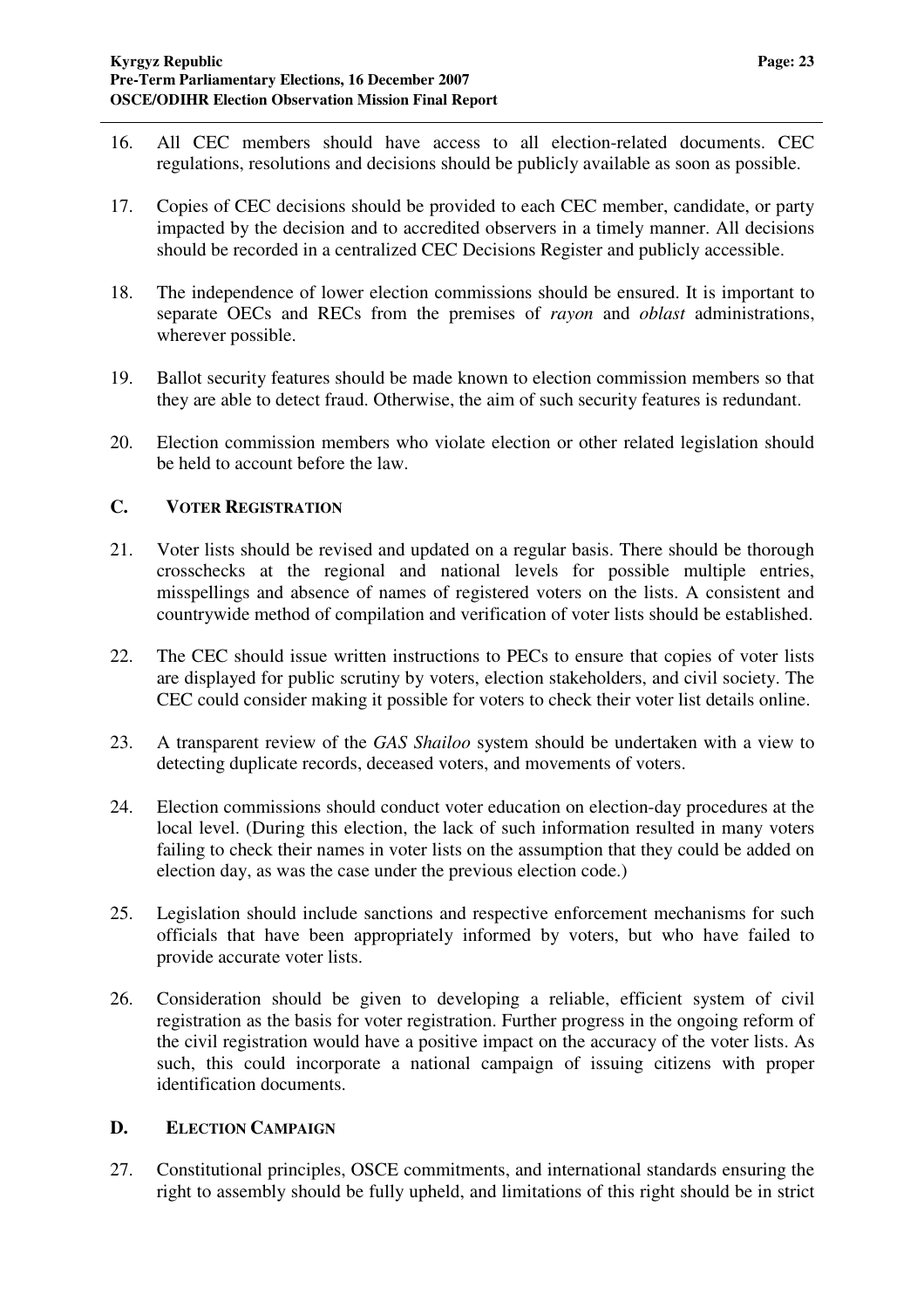proportion to any danger posed. The decision of the Bishkek City Council should be revisited in light of these principles.

- 28. The process of registering candidate lists should be open, transparent, nondiscriminatory and fair. Parties should be immediately informed of any errors or omissions and given time to make corrections, which should be considered within an established timeframe.
- 29. The election code should envisage sanctions for the misuse of administrative resources.
- 30. State authorities should serve as guarantors of an election campaign free from pressure and intimidation.

#### **E. MEDIA**

- 31. The newly adopted election code potentially allows for a correct, balanced and comprehensive coverage of the election campaign, provided that it is not interpreted in a restrictive manner. Strict definitions in Article 30.9 of what constitutes campaigning should not impede journalists from their duty to provide voters with complete and correct information on parties and candidates, supported by commentaries and critical analysis. These definitions should also not be used by the CEC to limit provision of information.
- 32. Article 32 of the election code should be amended to clearly state that free airtime of at least one hour should be provided on every day of the campaign (including weekends) and during real primetime (20:00-22:00 hours). This could include more debates among parties.
- 33. Transformation of the State broadcaster into an independent public service broadcaster should be expedited and completed, incorporating the expertise of media NGOs.

#### **F. COMPLAINTS AND APPEALS**

- 34. All levels of election commissions, including the CEC, should hear and make formal decisions on all complaints received in an open and collegial manner. While individual commission members and staff may engage in preparatory work on complaints, binding decisions should be made by the commission concerned, as a full body.
- 35. The CEC register of complaints and appeals should be kept current and publicly accessible to election stakeholders, observers, and voters. The full text of complaints and appeals should be available to the public.

#### **G. DOMESTIC AND INTERNATIONAL OBSERVERS**

- 36. The election code should clearly allow for observers to move freely within polling stations and to observe all parts of the election process.
- 37. All electoral contestants and accredited observers should be permitted access to the printing of ballots, in order to further confidence and transparency. Any rules of conduct should be clearly regulated by the CEC and conveyed to all stakeholders.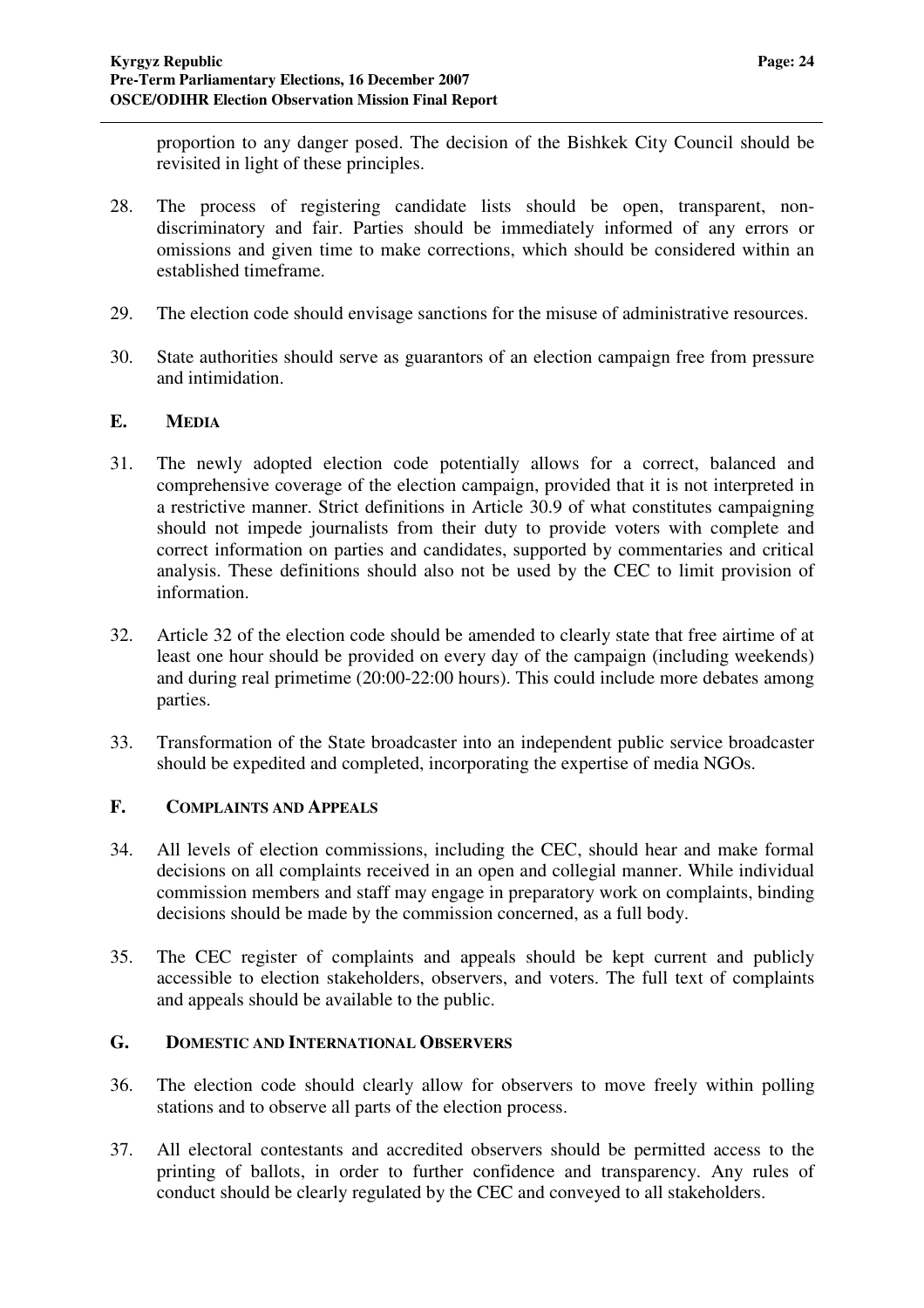#### **H. PARTICIPATION OF WOMEN**

- 38. Parties should create greater opportunities for women's participation within their structures.
- 39. Women's places in party lists should not be affected by de-registrations or withdrawals.
- 40. Serious consideration should be given as to how to facilitate the increased participation of women in the election process and their representation in decision-making positions.

#### **I. PARTICIPATION OF NATIONAL MINORITIES**

41. When amending electoral legislation, authorities are encouraged to consult with national minorities on issues of concern to them. The Lund Recommendations on the Effective Participation of National Minorities in Public Life of the OSCE High Commissioner on National Minorities and the OSCE/ODIHR Guidelines to Assist National Minority Participation in the Electoral Process should be taken into account in order to secure effective representation of national minorities to elected bodies.

#### **J. VOTING PROCEDURES**

42. PEC as well as REC and OEC members should receive special training on counting procedures as well as on filling out protocols. Leaving protocols blank or not compiling them in ink should be prohibited and sanctioned by law.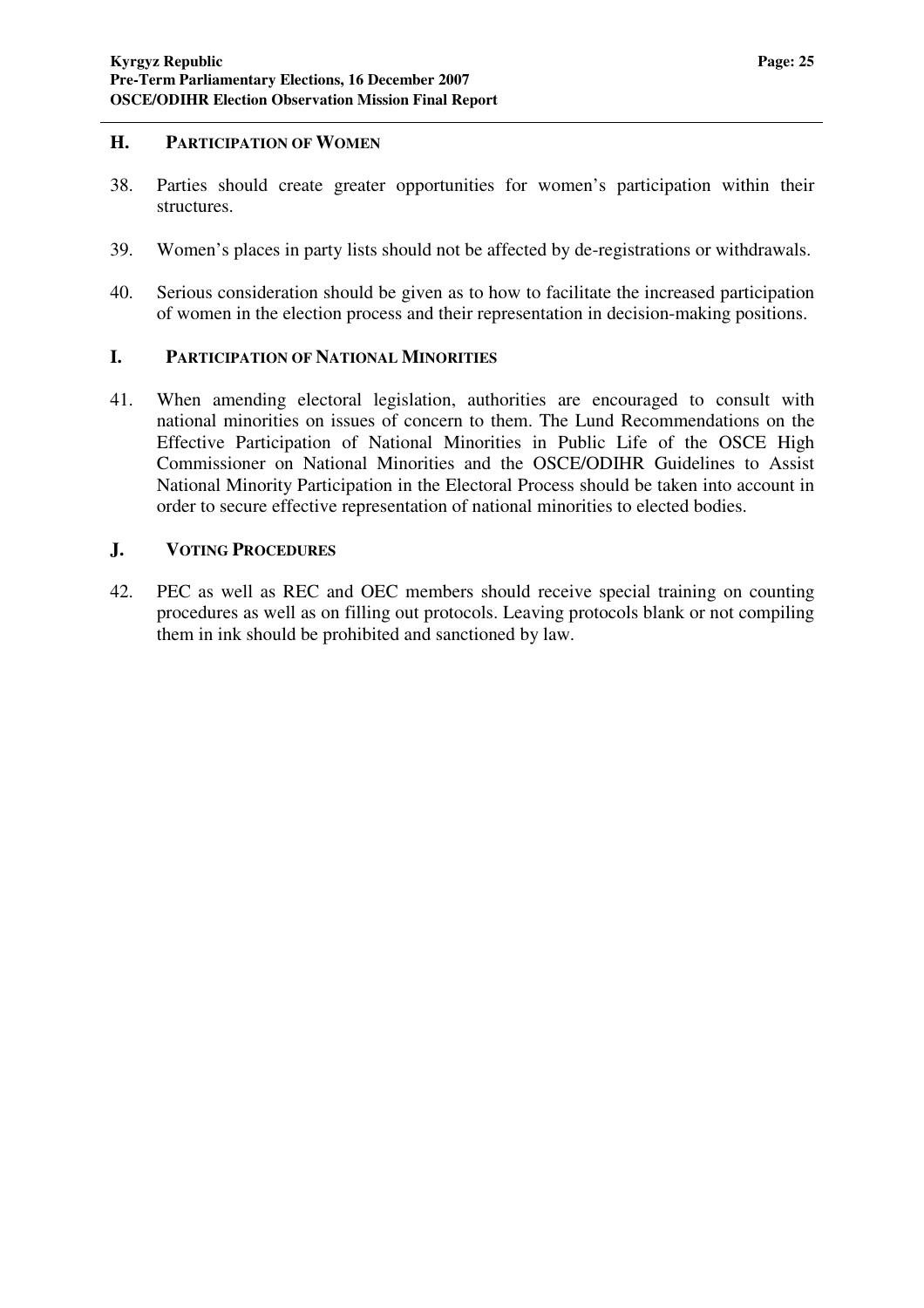## **ANNEX: OFFICIAL ELECTION RESULTS 36**

|                         | Number of voters introduced in main voter's list as of the moment                                                  |                                  | 6                |                                  |                  |                         |                  |                         |
|-------------------------|--------------------------------------------------------------------------------------------------------------------|----------------------------------|------------------|----------------------------------|------------------|-------------------------|------------------|-------------------------|
| $\mathbf{1}$            | when voting ends                                                                                                   | 2                                |                  | 9                                | $\overline{4}$   | 3                       | 6                | 6                       |
| 1a                      | Number of voters introduced in additional list                                                                     |                                  |                  | 5                                | 9                | $\mathfrak{Z}$          | 6                | $\mathbf{1}$            |
| $\boldsymbol{2}$        | Number of ballot papers received by precinct election committee                                                    |                                  |                  |                                  | $\overline{4}$   | $\overline{5}$          | $\overline{5}$   | $\overline{\mathbf{3}}$ |
| $\overline{\mathbf{3}}$ | Number of ballot papers issued for early voting                                                                    | $\overline{2}$<br>$\overline{0}$ | $\overline{0}$   | $\overline{0}$<br>$\overline{1}$ | $\overline{2}$   | $\overline{6}$          | $\overline{0}$   | $\overline{5}$          |
|                         | Number of ballot papers issued to the voters in the voting premises                                                |                                  |                  |                                  |                  |                         |                  |                         |
| $\overline{\mathbf{4}}$ | on the voting day                                                                                                  | 1                                | 9                | $\tau$                           | $\mathbf{1}$     | $\overline{2}$          | 9                | 3                       |
| 5                       | Number of ballots papers issued to voters who voted outside the                                                    |                                  |                  |                                  |                  |                         |                  |                         |
|                         | polling station on voting day                                                                                      | $\theta$                         | $\boldsymbol{0}$ | 5                                | $\mathbf{0}$     | $\boldsymbol{0}$        | 6                | 3                       |
| 6                       | Total number of voters participated in election                                                                    | $\overline{2}$                   | $\boldsymbol{0}$ | $\mathfrak{Z}$                   | 3                | 9                       | 6                | $\mathbf{1}$            |
| 7                       | Number of destroyed ballots                                                                                        | $\boldsymbol{0}$                 | 6                | $\boldsymbol{7}$                 | $\boldsymbol{0}$ | $\overline{2}$          | 6                | $\mathbf{2}$            |
| 8                       | Number of ballots in mobile ballot boxes                                                                           | $\theta$                         | $\overline{0}$   | $\overline{5}$                   | $\overline{0}$   | $\overline{0}$          | 6                | $\mathbf{1}$            |
| 9                       | Number of ballots in stationary ballot boxes                                                                       | $\mathbf{1}$                     | 9                | $\overline{8}$                   | 3                | $\overline{7}$          | $\overline{8}$   | $\overline{7}$          |
| 10                      | Number of valid ballots                                                                                            | $\overline{2}$                   | $\overline{0}$   | $\mathbf{1}$                     | $\overline{7}$   | $\overline{3}$          | 8                | $\overline{2}$          |
| 11                      | Number of invalid ballots                                                                                          | $\overline{0}$                   | $\boldsymbol{0}$ | $\mathbf{1}$                     | 6                | $\overline{4}$          | 6                | 6                       |
| 12                      | Total number of voters participated in election                                                                    | $\overline{2}$                   | $\overline{0}$   | 3                                | 3                | 8                       | $\overline{4}$   | 8                       |
| 13                      |                                                                                                                    | Cast of votes for each           |                  |                                  |                  |                         |                  |                         |
|                         | Name of political parties (as in ballot paper)                                                                     |                                  |                  |                                  |                  | candidate's list        |                  |                         |
| $\mathbf{1}$            | Ata Meken                                                                                                          | $\overline{0}$                   | $\overline{2}$   | $\overline{2}$                   | 8                | $\mathbf{1}$            | $\overline{2}$   | 5                       |
| $\overline{2}$          | Erkindik                                                                                                           | $\boldsymbol{0}$                 | $\boldsymbol{0}$ | $\overline{2}$                   | $\overline{5}$   | $\overline{7}$          | $\overline{5}$   | $\overline{3}$          |
|                         |                                                                                                                    |                                  |                  |                                  |                  |                         |                  |                         |
| 3                       | Novaya Sila                                                                                                        | $\boldsymbol{0}$                 | $\boldsymbol{0}$ | $\boldsymbol{0}$                 | $5\overline{)}$  | 8                       | $\overline{2}$   | $\overline{3}$          |
| $\overline{4}$          | Turan                                                                                                              | $\overline{0}$                   | $\overline{0}$   | $\overline{5}$                   | $\overline{5}$   | $\overline{6}$          | $\overline{2}$   | $\overline{8}$          |
| 5                       | Ar-Namys                                                                                                           | $\boldsymbol{0}$                 | $\overline{0}$   | $\overline{4}$                   | $\overline{4}$   | $\overline{0}$          | $\overline{4}$   | $\overline{8}$          |
| 6                       | <b>SDPK</b>                                                                                                        | $\boldsymbol{0}$                 | $\mathbf{1}$     | $\overline{8}$                   | $\overline{8}$   | $\overline{5}$          | $\overline{8}$   | $\overline{5}$          |
| $\overline{7}$          | ErK                                                                                                                | $\overline{0}$                   | $\boldsymbol{0}$ | $\overline{2}$                   | 8                | $\overline{\mathbf{3}}$ | $\mathbf{1}$     | $\overline{5}$          |
| $8\,$                   | Glas Naroda                                                                                                        | $\boldsymbol{0}$                 | $\boldsymbol{0}$ | $\mathbf{1}$                     | $\overline{2}$   | $\boldsymbol{0}$        | $\boldsymbol{7}$ | $\overline{4}$          |
| 9                       | Aalam                                                                                                              | $\overline{0}$                   | $\boldsymbol{0}$ | $\mathbf{1}$                     | 3                | $\overline{5}$          | $\mathbf{0}$     | 3                       |
| 10                      | Asaba                                                                                                              | $\mathbf{0}$                     | $\boldsymbol{0}$ | $\overline{2}$                   | $\overline{3}$   | $\overline{4}$          | $\overline{5}$   | $\overline{9}$          |
| 11                      | Ak Jol                                                                                                             | $\mathbf{1}$                     | $\overline{2}$   | $\overline{4}$                   | $\overline{5}$   | $\overline{3}$          | $\overline{3}$   | $\overline{1}$          |
| 12                      | <b>PCK</b>                                                                                                         | $\overline{0}$                   | $\mathbf{1}$     | $\overline{4}$                   | $\overline{0}$   | $\overline{2}$          | 5                | 8                       |
| 14                      | <b>Against All</b>                                                                                                 | $\Omega$                         | $\boldsymbol{0}$ | $\boldsymbol{0}$                 | 6                | $\overline{4}$          | $\, 8$           | $\mathbf{1}$            |
| 15                      | Number of AVC's received by election commissions                                                                   | $\overline{0}$                   | $\overline{0}$   | $\overline{3}$                   | $\overline{7}$   | $\overline{7}$          | 6                | $\overline{8}$          |
|                         | Number of AVC's issued by election commission one day prior to                                                     |                                  |                  |                                  |                  |                         |                  |                         |
| 15a                     | elections                                                                                                          | $\overline{0}$                   | $\overline{0}$   | $\boldsymbol{0}$                 | 5                | $\mathbf{1}$            | $\overline{0}$   | $\overline{0}$          |
|                         | Number of voters who voted with AVC's off certificates at the                                                      |                                  |                  |                                  |                  |                         |                  |                         |
| 156                     | polling station                                                                                                    | $\overline{0}$                   | $\boldsymbol{0}$ | $\overline{0}$                   | 4                | 8                       | 8                | 3                       |
| 15 <sub>B</sub>         | Number of unused (destroyed) AVC`s                                                                                 | $\overline{0}$                   | $\boldsymbol{0}$ | 3                                | $\overline{2}$   | $\mathfrak{2}$          | $\tau$           | 5                       |
| 16                      | Number of lost ballot papers                                                                                       | $\mathbf{0}$                     | $\boldsymbol{0}$ | $\boldsymbol{0}$                 | $\overline{0}$   | 3                       | 8                | 8                       |
| 17<br>18                | Number of ballots exceeding the number of ballots received<br>Names of deputies, considered elected. <sup>37</sup> | $\boldsymbol{0}$                 | $\boldsymbol{0}$ | $\boldsymbol{0}$                 | $\mathbf{0}$     | $\boldsymbol{0}$        | $\overline{0}$   | $\mathbf{0}$            |

| 19 | Based on Article 77 of the EC of KR on elections in KR CEC determined following<br>distribution of deputy's mandates, received by political parties: |                                     |  |  |  |
|----|------------------------------------------------------------------------------------------------------------------------------------------------------|-------------------------------------|--|--|--|
|    | <b>Political Party Name</b>                                                                                                                          | <b>Number of deputy</b><br>mandates |  |  |  |
|    | <b>SDPK</b>                                                                                                                                          |                                     |  |  |  |
|    | Ak Jol                                                                                                                                               | 71                                  |  |  |  |
| 3  | Party of Communists of Kyrgyzstan (PCK)                                                                                                              |                                     |  |  |  |

<sup>&</sup>lt;sup>36</sup> A hard copy of this final protocol was provided to the OSCE/ODIHR EOM by the CEC on 21 December 2007.

<sup>&</sup>lt;sup>37</sup> To see full list of names of deputies elected, please consult www.shailoo.gov.kg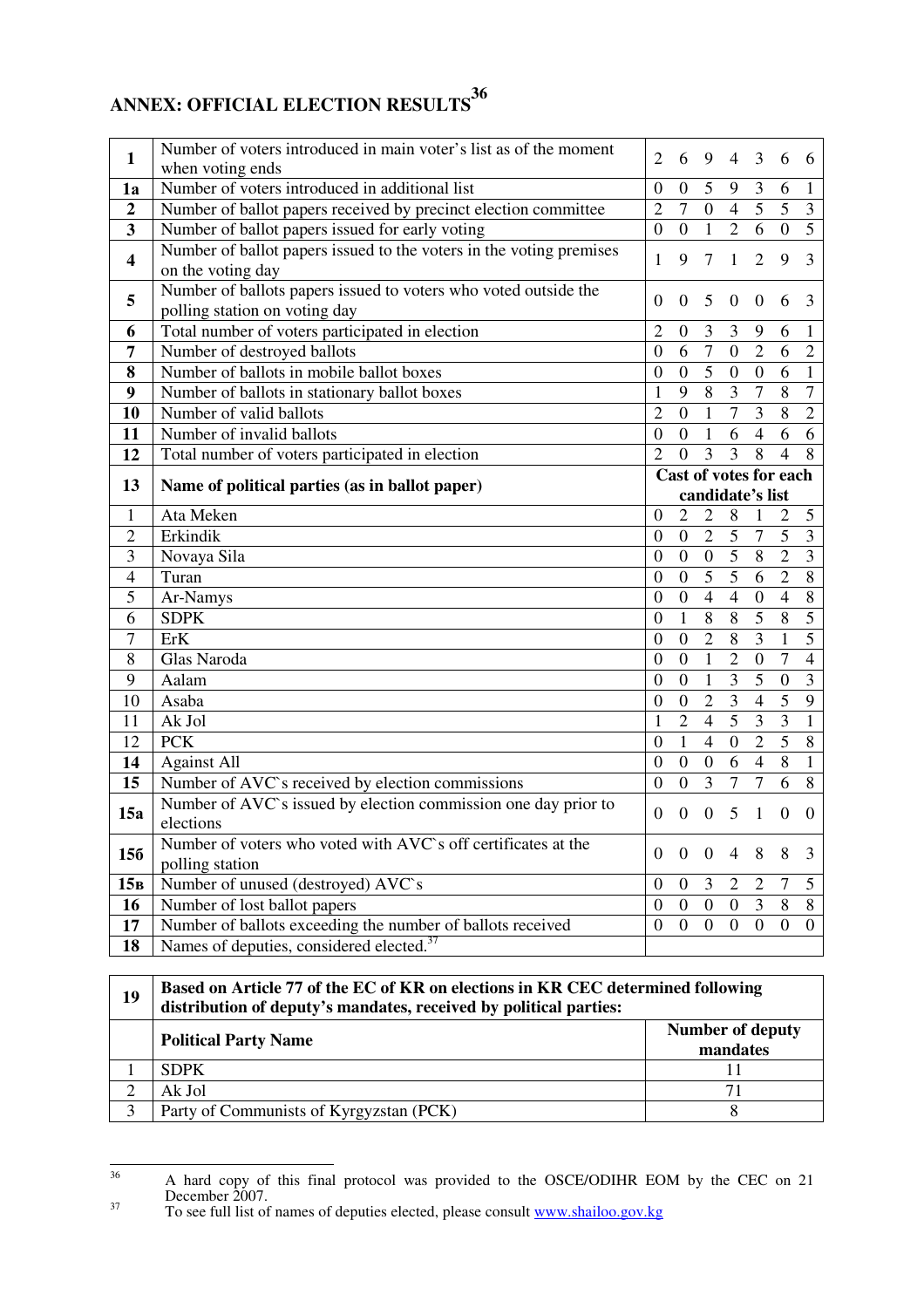Before issuing these final results, the CEC also provided preliminary party totals that were of questionable consistency, as illustrated in Table 2. In discussions with the CEC, they were unable to provide adequate explanations of these findings. Inconsistencies included:

• After the addition of the results of the last polling station:

(a) A number of parties were reported to have fewer votes, compared to totals before adding this last polling station. Notably, *Ak Jol* 'lost' 49,661 votes at this stage, (b) The SDPK was reported to have gained 47,551 votes by adding the party totals from the last polling station to the remaining total of 2,235 polling stations, which brought the SDPK slightly above the 5 per cent threshold nationwide. Notably, the EC provides for a maximum of 2,500 registered voters per polling station.

• PCK's votes increased by 65,285, nearly doubling, by adding the polling station totals of 101 polling stations to the provisional total of 2,134 polling stations. This brought the PCK from some 3 per cent to just above the 5 per cent threshold nationwide.

| Time of<br>release | 17 December at 15:07,<br>based on 2,134 of 2,236 | 19 December at 09:48,<br>based on 2,235 of 2,236 | <b>Final official result from</b><br>Table 1, CEC resolution |
|--------------------|--------------------------------------------------|--------------------------------------------------|--------------------------------------------------------------|
| by the CEC         | <b>PECs counted (95.44%):</b>                    | <b>PECs counted (99.96%):</b>                    | of 20 December:                                              |
| <b>Party</b>       |                                                  | <b>Votes for</b>                                 |                                                              |
| Ak Jol             | 1,260,810                                        | 1,294,992                                        | 1,245,331                                                    |
| <b>Ata Meken</b>   | 224,590                                          | 228,319                                          | 228,125                                                      |
| <b>SDPK</b>        | 109,676                                          | 141,034                                          | 188,585                                                      |
| <b>PCK</b>         | 73,830                                           | 139,115                                          | 140,258                                                      |
| <b>Turan</b>       | 51,996                                           | 55,651                                           | 55,628                                                       |
| <b>Ar-Namys</b>    | 39,091                                           | 44,206                                           | 44,048                                                       |
| <b>ErK</b>         | 24,561                                           | 28,315                                           | 28,315                                                       |
| Asaba              | 24,087                                           | 25,950                                           | 23,459                                                       |
| <b>Erkindyk</b>    | 23,074                                           | 23,464                                           | 25,753                                                       |
| Aalam              | 12,474                                           | 13,520                                           | 13,503                                                       |
| <b>Glas Naroda</b> | 11,688                                           | 11,888                                           | 12,074                                                       |
| Novaya Sila        | 5,661                                            | 5,872                                            | 5,823                                                        |
| <b>Against All</b> | 7,724                                            | 6,398                                            | 6,481                                                        |

#### **Table 2**